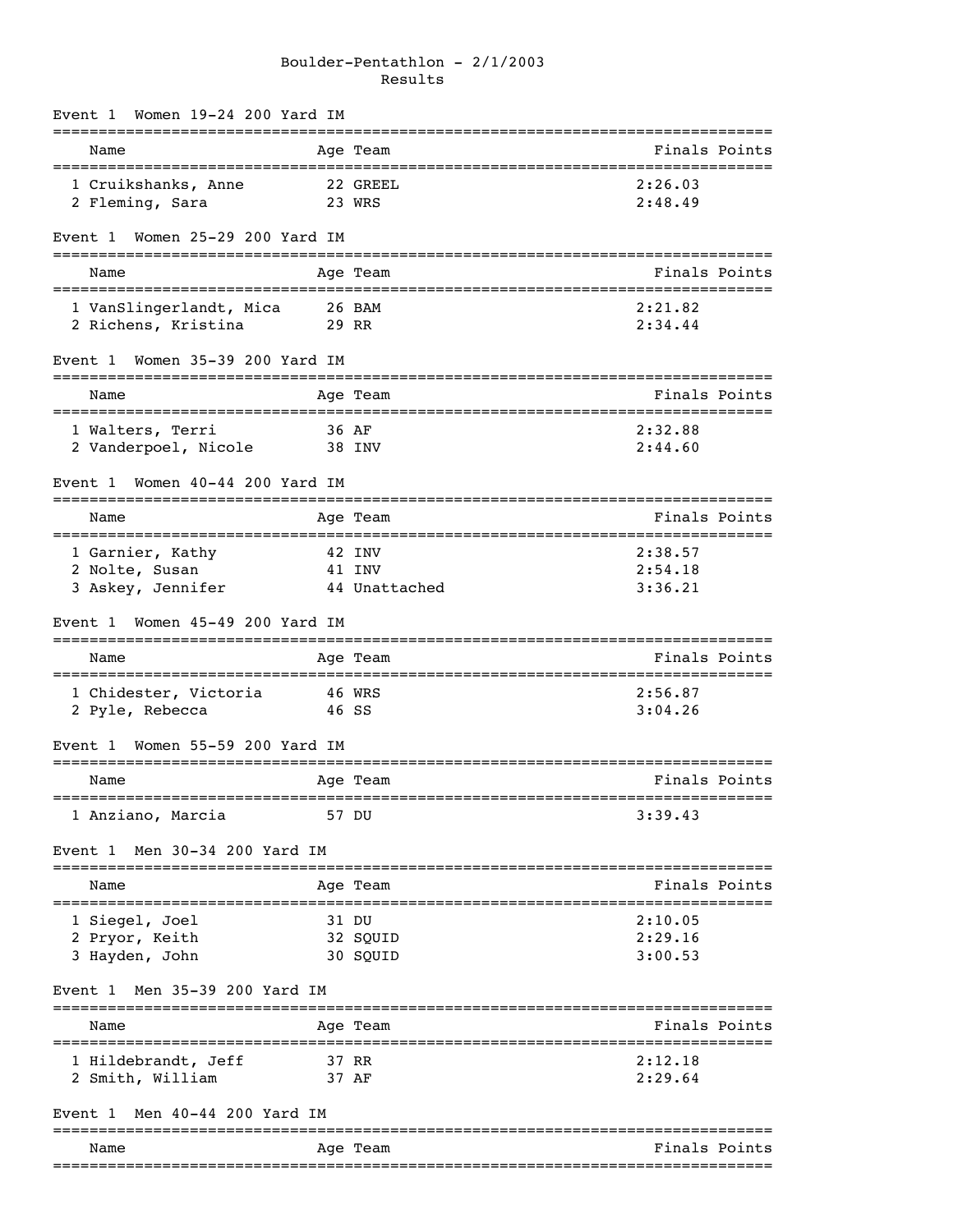|         | -- Cattles, Steven                                   |                                   | 43 GREEL |                                   | DQ                           |               |
|---------|------------------------------------------------------|-----------------------------------|----------|-----------------------------------|------------------------------|---------------|
| Event 1 |                                                      | Men 45-49 200 Yard IM             |          |                                   |                              |               |
|         | Name                                                 |                                   | Age Team |                                   |                              | Finals Points |
|         | ===============================<br>1 Louie, Jamie    |                                   | 45 CSST  | _________________________________ | 2:20.21                      |               |
| Event 1 |                                                      | Men 50-54 200 Yard IM             |          |                                   |                              |               |
|         | Name                                                 |                                   | Age Team |                                   |                              | Finals Points |
|         | 1 Varner, Tim                                        |                                   | 51 BAM   |                                   | 2:44.95                      |               |
| Event 1 |                                                      | Men 55-59 200 Yard IM             |          |                                   |                              |               |
|         | Name                                                 |                                   | Age Team |                                   |                              | Finals Points |
|         | 1 Abbott, Bill                                       |                                   |          | 56 Unattached                     | 2:33.79                      |               |
|         | 2 McGuire, Robin                                     |                                   | 56 BAM   |                                   | 3:13.59                      |               |
|         | 3 McDanal, Steve                                     |                                   | 59 JY    |                                   | 3:40.82                      |               |
| Event 1 |                                                      | Men 70-74 200 Yard IM             |          |                                   |                              |               |
|         | Name                                                 |                                   | Age Team |                                   |                              | Finals Points |
|         | 1 Myers, John                                        | ==================                | 72 BAM   |                                   | -----------------<br>3:59.88 |               |
| Event 2 |                                                      | Women 19-24 50 Yard Butterfly     |          |                                   |                              |               |
|         | Name                                                 |                                   | Age Team |                                   |                              | Finals Points |
|         | 1 Sunie, Marie                                       |                                   | 24 THORN |                                   | 30.18                        |               |
|         | 2 Lanhan, Lindsey                                    |                                   | 24 GREEL |                                   | 31.59                        |               |
|         | 3 Brug, Carolyn                                      |                                   | 21 GREEL |                                   | 33.50                        |               |
| Event 2 |                                                      | Women 25-29 50 Yard Butterfly     |          |                                   |                              |               |
|         | Name                                                 |                                   | Age Team |                                   |                              | Finals Points |
|         | 1 Myers, Jill                                        | ================================= | 25 RR    |                                   | 28.39                        |               |
|         | 2 Neal, Melissa                                      |                                   | 25 BAM   |                                   | 29.35                        |               |
|         | 3 Richens, Kristina                                  |                                   | 29 RR    |                                   | 30.54                        |               |
|         | 4 Hawk, Katherine                                    |                                   |          | 29 Unattached                     | 31.49                        |               |
|         | 5 Heilman, Katie                                     |                                   | 25 GREEL |                                   | 32.04                        |               |
|         | 6 Kochis, Tiffany                                    |                                   | 28 THORN |                                   | 42.05                        |               |
| Event 2 |                                                      | Women 30-34 50 Yard Butterfly     |          |                                   |                              |               |
|         | Name                                                 |                                   | Age Team |                                   |                              | Finals Points |
|         | 1 Skoff, Sara                                        |                                   |          | 30 Unattached                     | 29.29                        |               |
|         | 2 Lussier, Becky                                     |                                   | 31 BAM   |                                   | 30.69                        |               |
|         | 3 Platt, Marcia                                      |                                   | 34 RR    |                                   | 32.14                        |               |
|         | 4 Citiriglia, Audrey                                 |                                   | 31 CAC   |                                   | 33.14                        |               |
|         | 5 Atkins, Julia                                      |                                   |          | 32 Unattached                     | 36.78                        |               |
|         | 6 Tallbull, Brooke                                   |                                   | 32 SS    |                                   | 39.34                        |               |
|         | 7 Gorrell, Robin                                     |                                   | 30 THORN |                                   | 41.25                        |               |
| Event 2 |                                                      | Women 35-39 50 Yard Butterfly     |          |                                   |                              |               |
|         | Name                                                 |                                   | Age Team |                                   |                              | Finals Points |
|         | ===============================<br>1 Forbes, Tiffany |                                   | 35 RR    |                                   | 29.92                        |               |
|         | 2 Hagadorn, Heather                                  |                                   | 37 DU    |                                   | 30.57                        |               |
|         |                                                      |                                   |          |                                   |                              |               |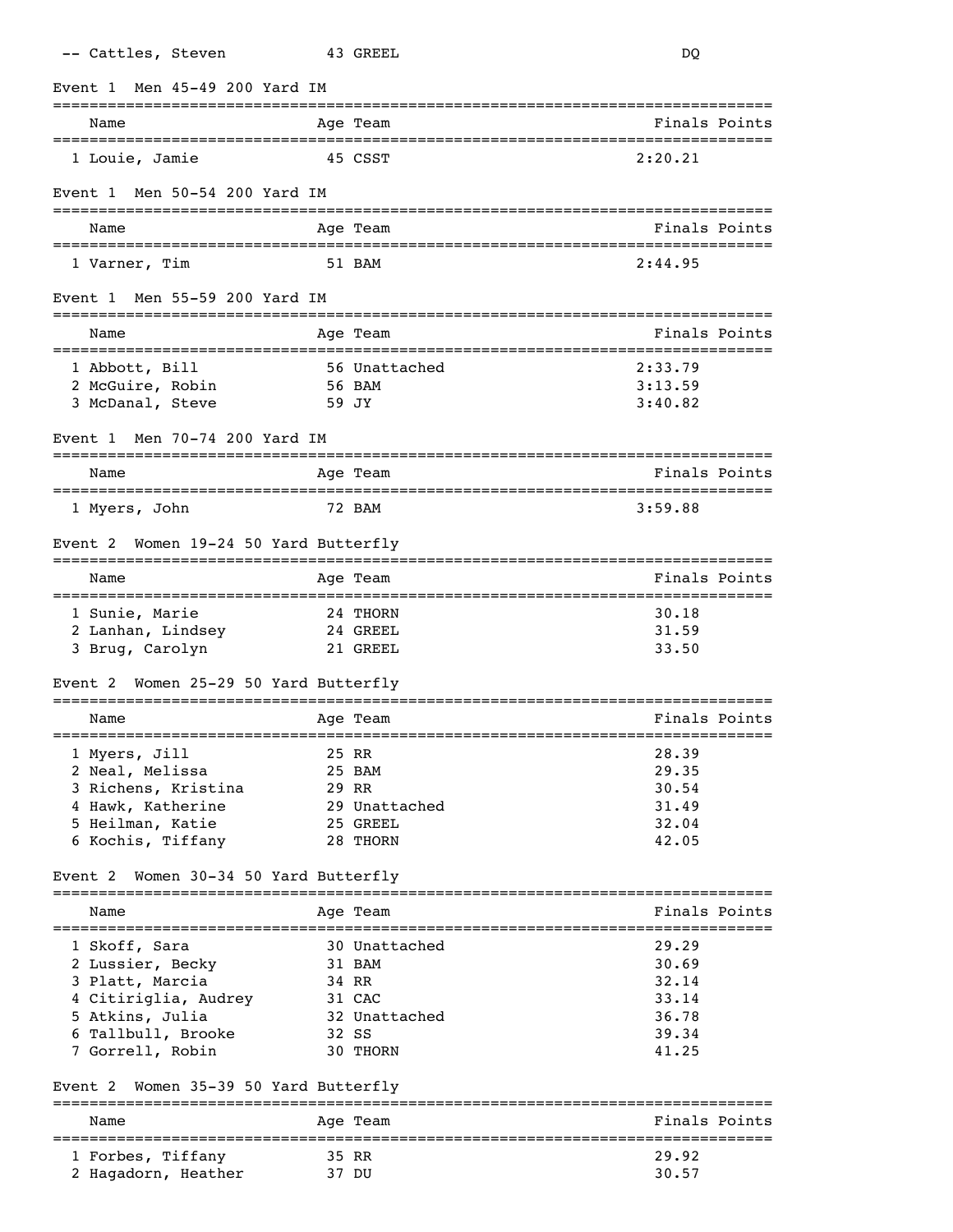| 3 Smith, Tori<br>4 Sauls, Catherine<br>5 Dretzka, Jennifer<br>6 Lahnert, Laurie | 37 Unattached<br>38 THORN<br>39 THORN<br>39 Unattached | 31.08<br>35.84<br>38.00<br>40.21 |
|---------------------------------------------------------------------------------|--------------------------------------------------------|----------------------------------|
| Women 40-44 50 Yard Butterfly<br>Event 2                                        |                                                        |                                  |
| Name                                                                            | Age Team                                               | Finals Points                    |
| 1 Crouch, Kim                                                                   | 41 RR                                                  | 29.20                            |
| 2 Von Evig, Julia                                                               | 41 DU                                                  | 29.32                            |
| 3 Drozda, Cathy                                                                 | 43 THORN                                               | 29.36                            |
| 4 Liska, Laura                                                                  | 43 RMM                                                 | 36.73                            |
| 5 Nolte, Susan                                                                  | 41 INV                                                 | 37.04                            |
| 6 Dugan, Joanne<br>7 Henney, Susanna                                            | 40 BAM<br>40 PRM                                       | 38.72<br>40.80                   |
| 8 Hawkinson, Cindy                                                              | 42 INV                                                 | 42.81                            |
| 9 Visel, Cynthia                                                                | 42 PMST                                                | 44.42                            |
| Women 45-49 50 Yard Butterfly<br>Event 2                                        |                                                        |                                  |
| Name                                                                            | Age Team                                               | Finals Points                    |
| 1 Rosener, Karen                                                                | 49 FCC                                                 | 30.34                            |
| 2 Wohl Haan, Mary                                                               | 49 BAM                                                 | 33.69                            |
| 3 Baumgarten, Barbara                                                           | 45 Unattached                                          | 43.12                            |
| 4 Slavek, Deborah                                                               | 49 SS                                                  | 44.85                            |
| Event 2 Women 50-54 50 Yard Butterfly                                           |                                                        |                                  |
| Name                                                                            | Age Team                                               | Finals Points                    |
| 1 Roche, Carolyn                                                                | 51 BAM                                                 | 33.02                            |
| Women 55-59 50 Yard Butterfly<br>Event 2                                        |                                                        |                                  |
| Name                                                                            | Age Team                                               | Finals Points                    |
| 1 Oakley, Anne                                                                  | 56 BAM                                                 | 42.66                            |
| 2 Lebsack, Linda                                                                | 56 DU                                                  | 43.92                            |
| Men 19-24 50 Yard Butterfly<br>Event 2                                          |                                                        |                                  |
| Name                                                                            | Age Team                                               | Finals Points                    |
| 1 Buckley, Peter                                                                | 24 WRS                                                 | 26.37                            |
| Men 25-29 50 Yard Butterfly<br>Event 2                                          |                                                        |                                  |
| Name                                                                            | Age Team                                               | Finals Points                    |
| 1 Thodey, Adam                                                                  | 28 SQUID                                               | 28.95                            |
| Event 2 Men 30-34 50 Yard Butterfly                                             |                                                        |                                  |
| Name                                                                            | Age Team                                               | Finals Points                    |
| 1 Martin, Troy                                                                  | 34 THORN                                               | 28.22                            |
| Men 35-39 50 Yard Butterfly<br>Event 2                                          |                                                        |                                  |

Name Age Team Age Team Finals Points ===============================================================================

 1 Gonzalez, Mike 36 BAM 24.89 2 Chaiyaroj, Patt 39 SQUID 26.54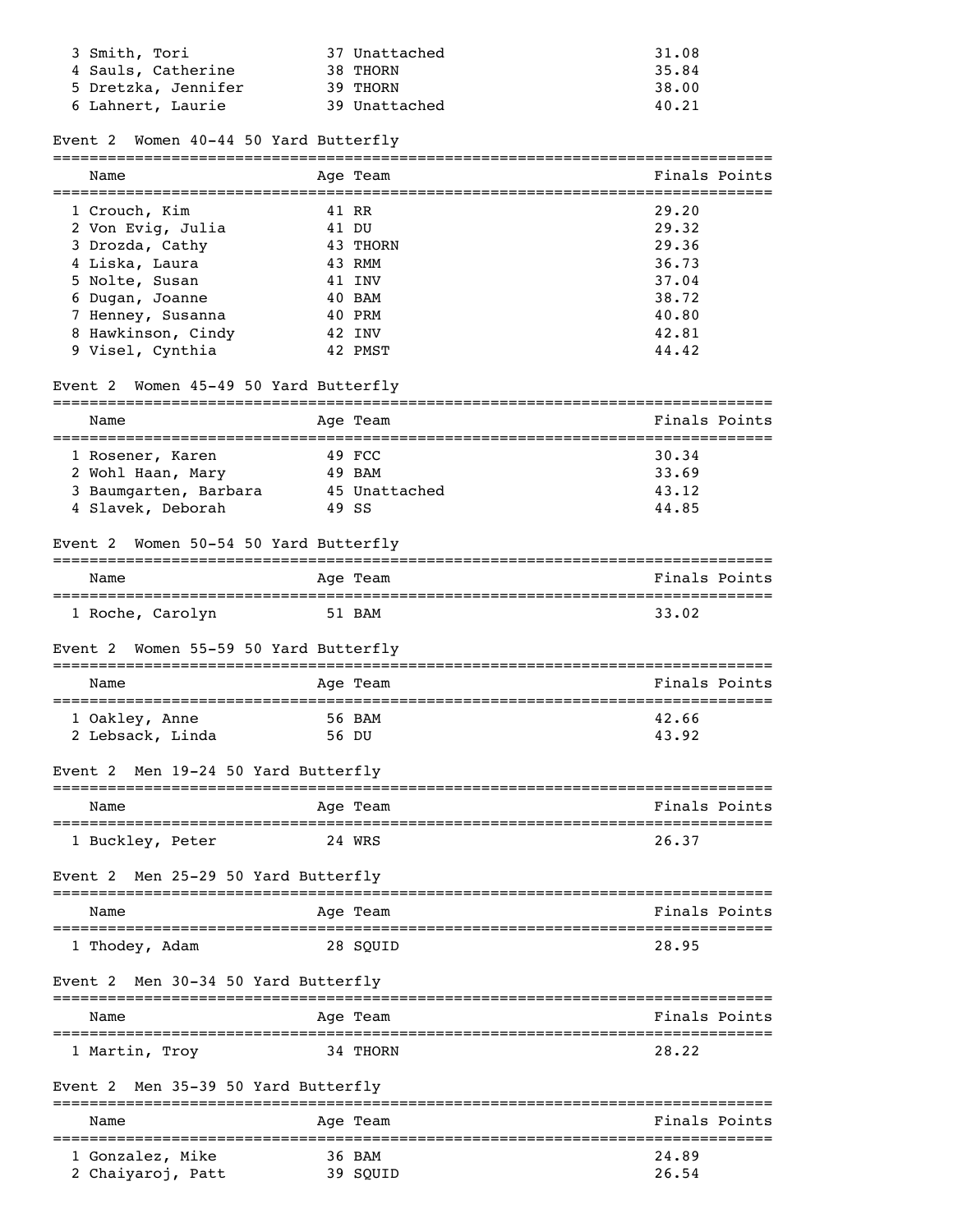| 3 Fomenko, Alex | 38 BAM | 28.17 |
|-----------------|--------|-------|
| 4 Blum, Juri    | 36 SS  | 30.06 |

### Event 2 Men 40-44 50 Yard Butterfly

| Name                 | Age Team      | Finals Points |
|----------------------|---------------|---------------|
| 1 Smith, John        | 40 Unattached | 24.16         |
| 2 Burke, Pat         | 41 SS         | 28.93         |
| 3 Stewart, Dave      | 41 THORN      | 29.40         |
| 4 Belin, Tom         | 41 TNV        | 29.61         |
| 5 Alexander, Todd    | 44 BAM        | 31.40         |
| 6 Classen, Ken       | 41 DU         | 31.44         |
| 7 Ellis, Mike        | 44 BAM        | 32.20         |
| 8 Vandenberg, Edward | 44 DU         | 34.25         |

# Event 2 Men 45-49 50 Yard Butterfly

|  | Name              |  | Age Team | Finals Points |
|--|-------------------|--|----------|---------------|
|  |                   |  |          |               |
|  | 1 Hess, Richard   |  | 48 GREEL | 25.46         |
|  | 2 Ghaffari, Manu  |  | 46 BAM   | 29.39         |
|  | 3 Lehman, Ron     |  | 47 THORN | 30.56         |
|  | 4 McElhinney, Tom |  | 49 GREEL | 32.65         |
|  | 5 Alvarado, Ray   |  | 45 WRS   | 33.61         |

### Event 2 Men 50-54 50 Yard Butterfly

| Name                  | Age Team | Finals Points |
|-----------------------|----------|---------------|
| 1 Bryan, Todd         | 52 BAM   | 27.29         |
| 2 Colby, Curt         | 53 BAM   | 29.18         |
| 3 Paxton, Jerry       | 54 BAM   | 29.42         |
| 4 Silver, Steven      | 53 AM    | 30.30         |
| 5 Curry, Kevin        | 50 THORN | 30.64         |
| 6 Goodman, Laurence R | 54 BAM   | 34.72         |
| 7 Black, Robert       | 54 PMST  | 37.92         |

# Event 2 Men 55-59 50 Yard Butterfly

| Name                                                      |  | Age Team                                | Finals Points           |  |  |
|-----------------------------------------------------------|--|-----------------------------------------|-------------------------|--|--|
| 1 Abrahams, Richard<br>2 Griffith, Bill<br>3 McGinty, Tim |  | 57 Unattached<br>56 VS<br>59 Unattached | 25.69<br>32.79<br>32.81 |  |  |

# Event 2 Men 60-64 50 Yard Butterfly

| Name               | Age Team      | Finals Points |  |  |  |
|--------------------|---------------|---------------|--|--|--|
|                    |               |               |  |  |  |
| 1 Platter, Sanford | 64 BAM        | 43.45         |  |  |  |
| 2 Hardwicke, David | 64 Unattached | 44.20         |  |  |  |

### Event 2 Men 65-69 50 Yard Butterfly

| Name            | Age Team | Finals Points |
|-----------------|----------|---------------|
| 1 Zurcher, Jim  | 68 BAM   | 34.72         |
| 2 Plummer, Mark | 66 TNV   | 44.39         |

# Event 3 Women 19-24 100 Yard Breaststroke

| Name           | Age Team | Finals Points |  |  |
|----------------|----------|---------------|--|--|
| 1 Sunie, Marie | 24 THORN | 1:17.94       |  |  |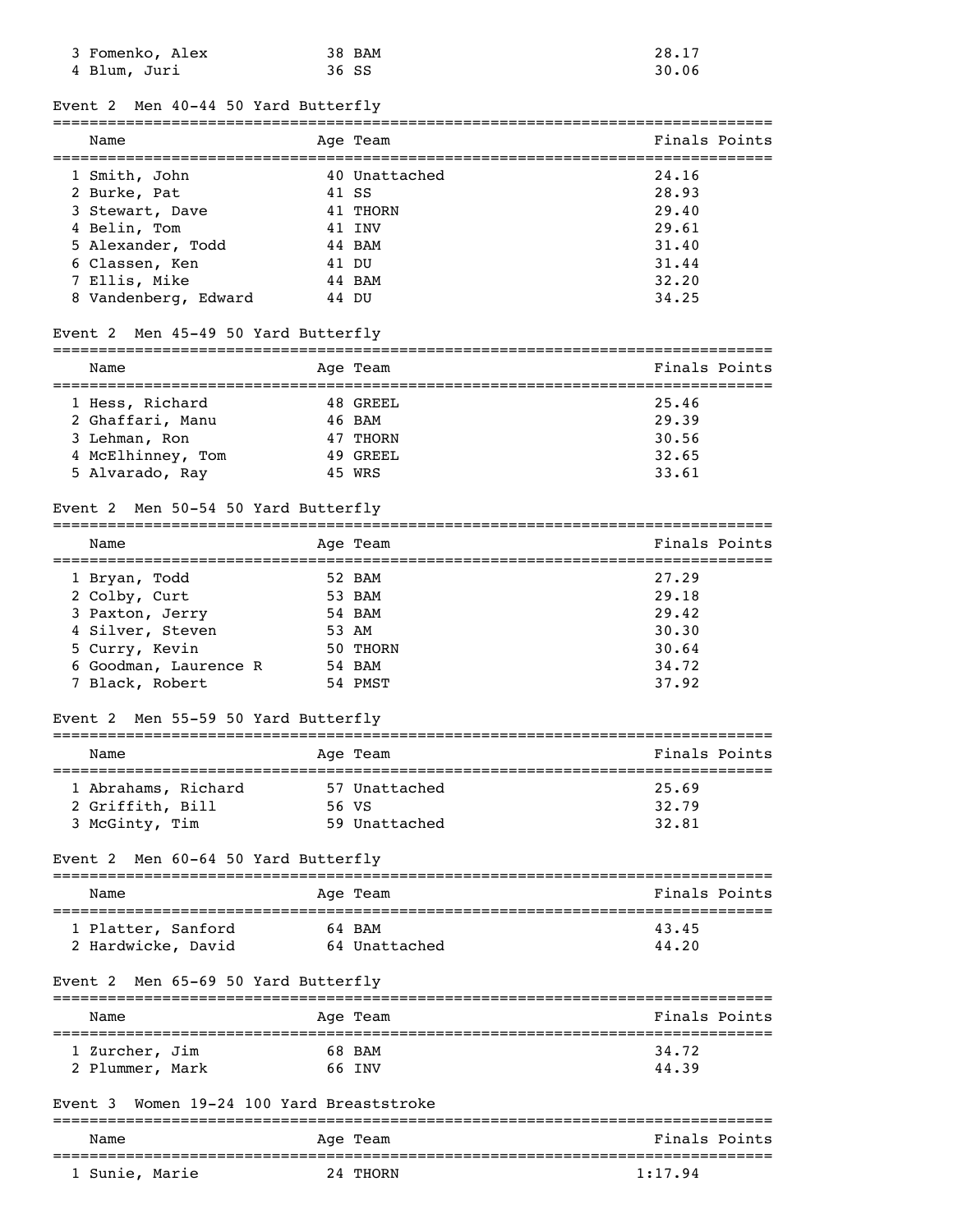| 2 Cruikshanks, Anne<br>3 Fleming, Sara         | 22 GREEL<br>23 WRS                | 1:19.11<br>1:21.26 |
|------------------------------------------------|-----------------------------------|--------------------|
| Event 3 Women 25-29 100 Yard Breaststroke      |                                   |                    |
| Name<br>====================================== | Age Team                          | Finals Points      |
| 1 Hawk, Katherine                              | 29 Unattached                     | 1:18.59            |
| Event 3 Women 30-34 100 Yard Breaststroke      |                                   |                    |
| Name                                           | Age Team                          | Finals Points      |
| 1 Shoemaker, Christy                           | 34 BAM                            | 1:25.34            |
| Event 3                                        | Women 35-39 100 Yard Breaststroke |                    |
| Name                                           | Age Team                          | Finals Points      |
| 1 Campbell, Ellen                              | 39 INV                            | 1:19.06            |
| 2 Walters, Terri                               | 36 AF                             | 1:22.46            |
| 3 Vanderpoel, Nicole                           | 38 INV                            | 1:34.67            |
| Event 3                                        | Women 40-44 100 Yard Breaststroke |                    |
| Name                                           | Age Team                          | Finals Points      |
| 1 Crouch, Kim                                  | 41 RR                             | 1:14.93            |
| 2 Askey, Jennifer                              | 44 Unattached                     | 1:42.70            |
| Event 3                                        | Women 45-49 100 Yard Breaststroke |                    |
| Name                                           | Age Team                          | Finals Points      |
| 1 Anderson, Cynthia                            | 46 RMM                            | 1:24.48            |
| 2 Taydus, Andrea                               | 45 RMM                            | 1:25.44            |
| 3 Chidester, Victoria                          | 46 WRS                            | 1:32.82            |
| 4 Taylor, Melanie                              | 46 Unattached                     | 1:35.56            |
| 5 Pyle, Rebecca                                | 46 SS                             | 1:45.61            |
| Event 3                                        | Women 55-59 100 Yard Breaststroke |                    |
| Name                                           | Age Team                          | Finals Points      |
| 1 Anziano, Marcia                              | 57 DU                             | 1:52.05            |
| Men 30-34 100 Yard Breaststroke<br>Event 3     |                                   |                    |
| Name                                           | Age Team<br>_______               | Finals Points      |
| 1 Pryor, Keith                                 | 32 SQUID                          | 1:18.29            |
| 2 Hayden, John                                 | 30 SQUID                          | 1:23.40            |
| Men 35-39 100 Yard Breaststroke<br>Event 3     |                                   |                    |
| Name                                           | Age Team                          | Finals Points      |
| 1 Miller, George                               | 37 INV                            | 1:08.07            |
| 2 Hildebrandt, Jeff                            | 37 RR                             | 1:10.75            |
| 3 Smith, William                               | 37 AF                             | 1:16.78            |
| Men 40-44 100 Yard Breaststroke<br>Event 3     | ============                      |                    |
| Name                                           | Age Team                          | Finals Points      |
|                                                |                                   |                    |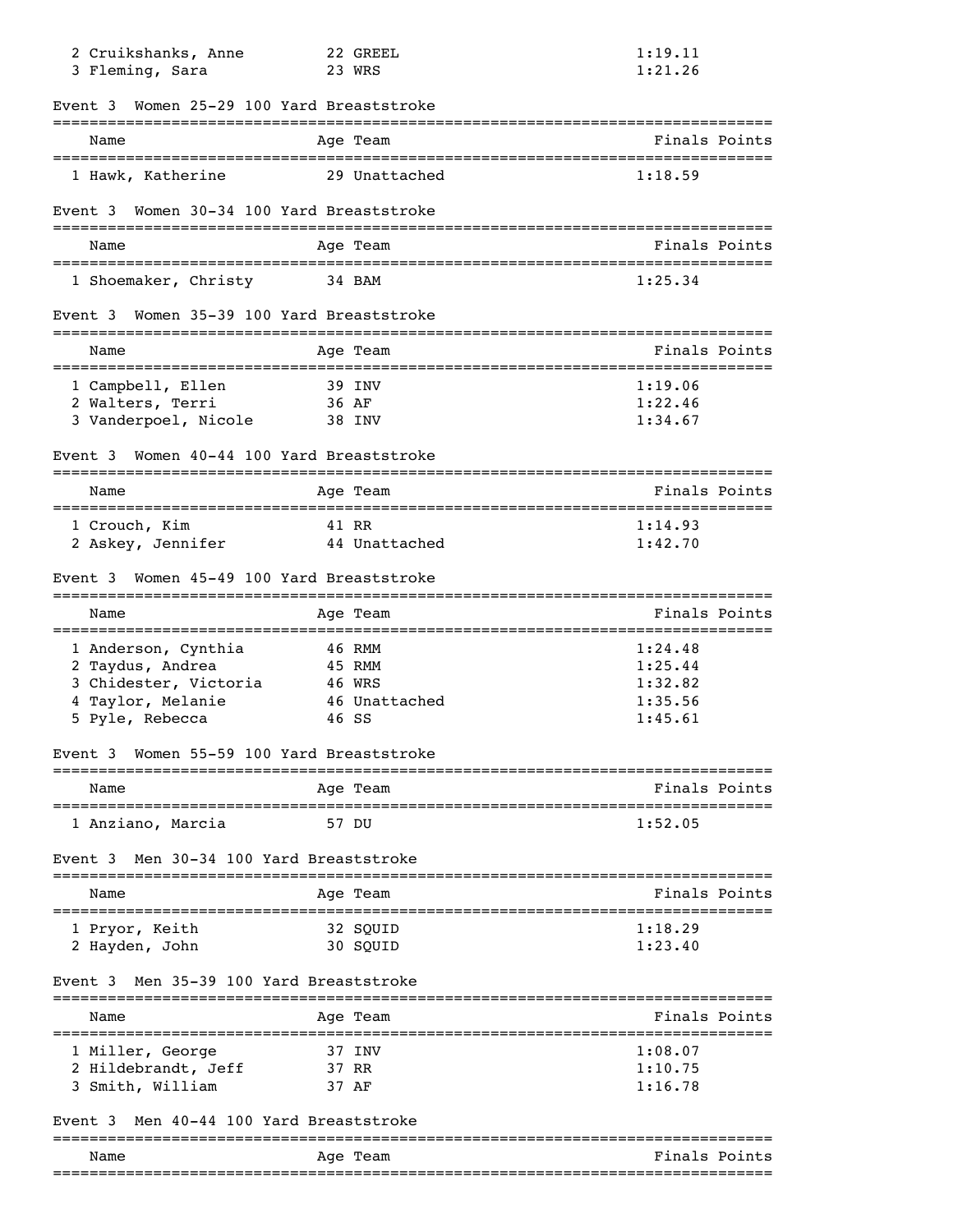| 1 Gratz, John                                | 42 BAM               | 1:20.00                            |
|----------------------------------------------|----------------------|------------------------------------|
| Men 45-49 100 Yard Breaststroke<br>Event 3   |                      |                                    |
| Name                                         | Age Team             | Finals Points                      |
| 1 Waterbury, Stuart                          | 49 BM                | 1:05.97                            |
| 2 Louie, Jamie                               | 45 CSST              | 1:10.21                            |
| Men 55-59 100 Yard Breaststroke<br>Event 3   |                      |                                    |
| Name                                         | Age Team             | Finals Points                      |
| 1 McGuire, Robin                             | 56 BAM               | 1:39.33                            |
| 2 McDanal, Steve                             | 59 JY                | 1:42.69                            |
| Men 60-64 100 Yard Breaststroke<br>Event 3   |                      |                                    |
| Name                                         | Age Team             | Finals Points                      |
| 1 Johnson, David                             | 60 SOUID             | 1:48.79                            |
| Event 3 Men 70-74 100 Yard Breaststroke      | ==================== |                                    |
| Name                                         | Age Team             | Finals Points<br>================= |
| 1 Myers, John                                | 72 BAM               | 1:51.39                            |
| Women 19-24 50 Yard Backstroke<br>Event 4    |                      |                                    |
| Name                                         | Age Team             | Finals Points                      |
| 1 Ondra, Jessica                             | 21 BM                | 30.89                              |
| 2 Brug, Carolyn                              | 21 GREEL             | 33.44                              |
| 3 Lanhan, Lindsey                            | 24 GREEL             | 36.17                              |
| Women 25-29 50 Yard Backstroke<br>Event 4    |                      |                                    |
| Name                                         | Age Team             | Finals Points                      |
| 1 Myers, Jill                                | 25 RR                | 29.96                              |
| 2 VanSlingerlandt, Mica                      | 26 BAM               | 31.66                              |
| 3 Heilman, Katie                             | 25 GREEL             | 32.51                              |
| 4 Kochis, Tiffany                            | 28 THORN             | 44.40                              |
| Women 30-34 50 Yard Backstroke<br>Event 4    |                      |                                    |
| Name<br>;=================================== | Age Team             | Finals Points                      |
| 1 Skoff, Sara                                | 30 Unattached        | 33.26                              |
| 2 Lussier, Becky                             | 31 BAM               | 35.27                              |
| 3 Platt, Marcia                              | 34 RR                | 36.53                              |
| 4 Citiriglia, Audrey                         | 31 CAC               | 37.30                              |
| 5 Gorrell, Robin                             | 30 THORN             | 39.61                              |
| 6 Atkins, Julia                              | 32 Unattached        | 39.75                              |
| 7 Tallbull, Brooke                           | 32 SS                | 43.98                              |
| Women 35-39 50 Yard Backstroke<br>Event 4    |                      |                                    |
| Name                                         | Age Team             | Finals Points                      |
| 1 Smith, Tori                                | 37 Unattached        | 31.11                              |
| 2 Dretzka, Jennifer                          | 39 THORN             | 41.09                              |
| 3 Sauls, Catherine                           | 38 THORN             | 41.14                              |
| 4 Lahnert, Laurie                            | 39 Unattached        | 43.47                              |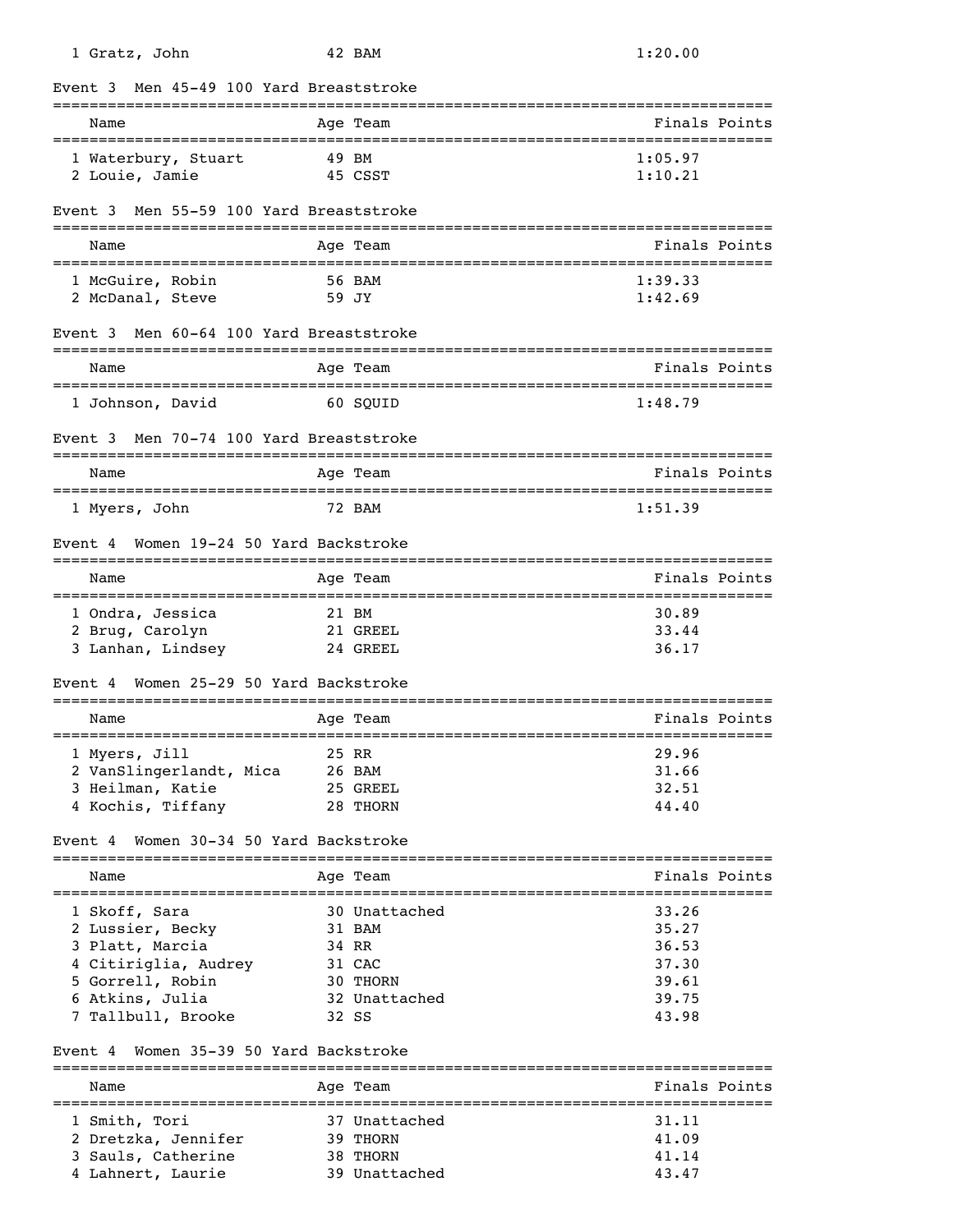# Event 4 Women 40-44 50 Yard Backstroke

| Name                                           | Age Team             | Finals Points                              |
|------------------------------------------------|----------------------|--------------------------------------------|
| 1 Drozda, Cathy                                | 43 THORN             | 32.98                                      |
| 2 Henney, Susanna                              | 40 PRM               | 36.84                                      |
| 3 Von Evig, Julia                              | 41 DU                | 37.67                                      |
| 4 Dugan, Joanne                                | 40 BAM               | 38.44                                      |
| 5 Nolte, Susan                                 | 41 INV               | 38.88                                      |
| 6 Liska, Laura                                 | 43 RMM               | 41.90                                      |
| 7 Visel, Cynthia                               | 42 PMST              | 43.06                                      |
| 8 Hawkinson, Cindy                             | 42 INV               | 44.34                                      |
| Women 45-49 50 Yard Backstroke<br>Event 4      |                      |                                            |
| Name                                           | Age Team             | Finals Points                              |
|                                                |                      |                                            |
| 1 Wohl Haan, Mary                              | 49 BAM               | 35.95                                      |
| 2 Slavek, Deborah                              | 49 SS                | 42.78                                      |
| 3 Baumgarten, Barbara                          | 45 Unattached        | 46.05                                      |
| Women 50-54 50 Yard Backstroke<br>Event 4      |                      |                                            |
| ______________________________________<br>Name | Age Team             | Finals Points                              |
| 1 Roche, Carolyn                               | 51 BAM               | =================================<br>35.43 |
| -- Peters, Pamela                              | 52 REN               | DQ                                         |
|                                                |                      |                                            |
| Women 55-59 50 Yard Backstroke<br>Event 4      |                      |                                            |
| Name                                           | Age Team             | Finals Points                              |
| 1 Hashimoto, Christine                         | 55 INV               | 43.57                                      |
| 2 Lebsack, Linda                               | 56 DU                | 47.39                                      |
| 3 Oakley, Anne                                 | 56 BAM               | 47.99                                      |
| Women 65-69 50 Yard Backstroke<br>Event 4      |                      |                                            |
|                                                |                      |                                            |
| Name                                           | Age Team<br>-------- | Finals Points<br>=============             |
| 1 Ryman, Donna                                 | 66 CR                | 52.25                                      |
| Men 25-29 50 Yard Backstroke<br>Event 4        |                      |                                            |
| Name<br>-----------                            | Age Team             | Finals Points                              |
| 1 Thodey, Adam                                 | 28 SQUID             | 33.11                                      |
| Men 30-34 50 Yard Backstroke<br>Event 4        |                      |                                            |
| Name                                           | Age Team             | Finals Points                              |
|                                                | 32 Unattached        | 27.04                                      |
| 1 Young, John                                  |                      |                                            |
| 2 Martin, Troy                                 | 34 THORN             | 30.25                                      |
| Men 35-39 50 Yard Backstroke<br>Event 4        |                      |                                            |
| Name                                           | Age Team             | Finals Points                              |
| 1 Gonzalez, Mike                               | 36 BAM               | 26.17                                      |
| 2 Chaiyaroj, Patt                              | 39 SQUID             | 28.43                                      |
| 3 Fomenko, Alex                                | 38 BAM               | 33.81                                      |
| 4 Blum, Juri                                   | 36 SS                | 35.12                                      |
|                                                |                      |                                            |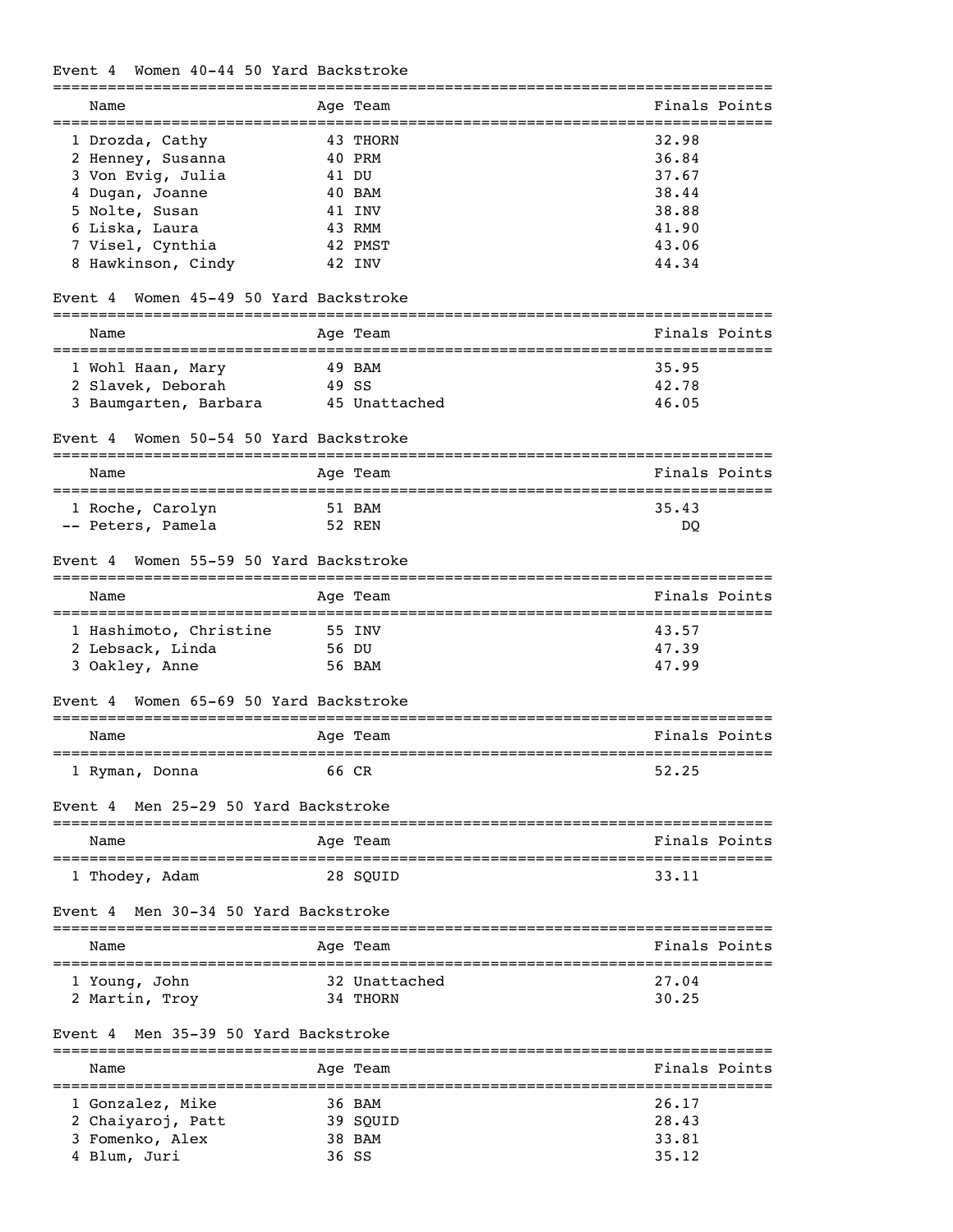#### Event 4 Men 40-44 50 Yard Backstroke

=============================================================================== Name Age Team Age Team Finals Points =============================================================================== 1 Smith, John 40 Unattached 26.34 2 Belin, Tom 41 INV 30.03<br>3 Koehler, Jim 43 RR 30.47 3 Koehler, Jim 43 RR 30.47 4 Burke, Pat 41 SS 33.68 5 Classen, Ken 41 DU 34.24 6 Alexander, Todd 44 BAM 37.75 7 Ellis, Mike 44 BAM 37.77 8 Vandenberg, Edward 44 DU 39.76

#### Event 4 Men 45-49 50 Yard Backstroke

| Name              | Age Team | Finals Points |
|-------------------|----------|---------------|
| 1 Hess, Richard   | 48 GREEL | 29.03         |
| 2 Ghaffari, Manu  | 46 BAM   | 32.34         |
| 3 Lehman, Ron     | 47 THORN | 34.70         |
| 4 Alvarado, Ray   | 45 WRS   | 38.29         |
| 5 McElhinney, Tom | 49 GREEL | 40.14         |

### Event 4 Men 50-54 50 Yard Backstroke

| Name             | Age Team | Finals Points |
|------------------|----------|---------------|
| 1 Bryan, Todd    | 52 BAM   | 29.61         |
| 2 Silver, Steven | 53 AM    | 32.80         |
| 3 Colby, Curt    | 53 BAM   | 35.11         |
| 4 Paxton, Jerry  | 54 BAM   | 35.22         |
| 5 Curry, Kevin   | 50 THORN | 36.20         |
| 6 Black, Robert  | 54 PMST  | 42.36         |

#### Event 4 Men 55-59 50 Yard Backstroke

| Name                               | Age Team               | Finals Points  |
|------------------------------------|------------------------|----------------|
| 1 Griffith, Bill<br>2 Abbott, Bill | 56 VS<br>56 Unattached | 35.27<br>35.68 |

#### Event 4 Men 60-64 50 Yard Backstroke

| Name               | Age Team | Finals Points |
|--------------------|----------|---------------|
| 1 Platter, Sanford | 64 BAM   | 39.43         |
| 2 Reynolds, Bing   | 62 BAM   | 49.82         |

# Event 4 Men 65-69 50 Yard Backstroke

| Name            | Age Team | Finals Points |
|-----------------|----------|---------------|
| 1 Zurcher, Jim  | 68 BAM   | 40.20         |
| 2 Plummer, Mark | 66 INV   | 50.52         |

### Event 4 Men 75-79 50 Yard Backstroke

| Name          | Age Team      | Finals Points |
|---------------|---------------|---------------|
| 1 Scott, Vern | 78 Unattached | 59.98         |

#### Event 5 Women 19-24 100 Yard Freestyle

|      |             | __________________________                   |
|------|-------------|----------------------------------------------|
| Name | Team<br>Age | Fina<br>Pointe<br>! s                        |
|      |             | _______________<br>_________________________ |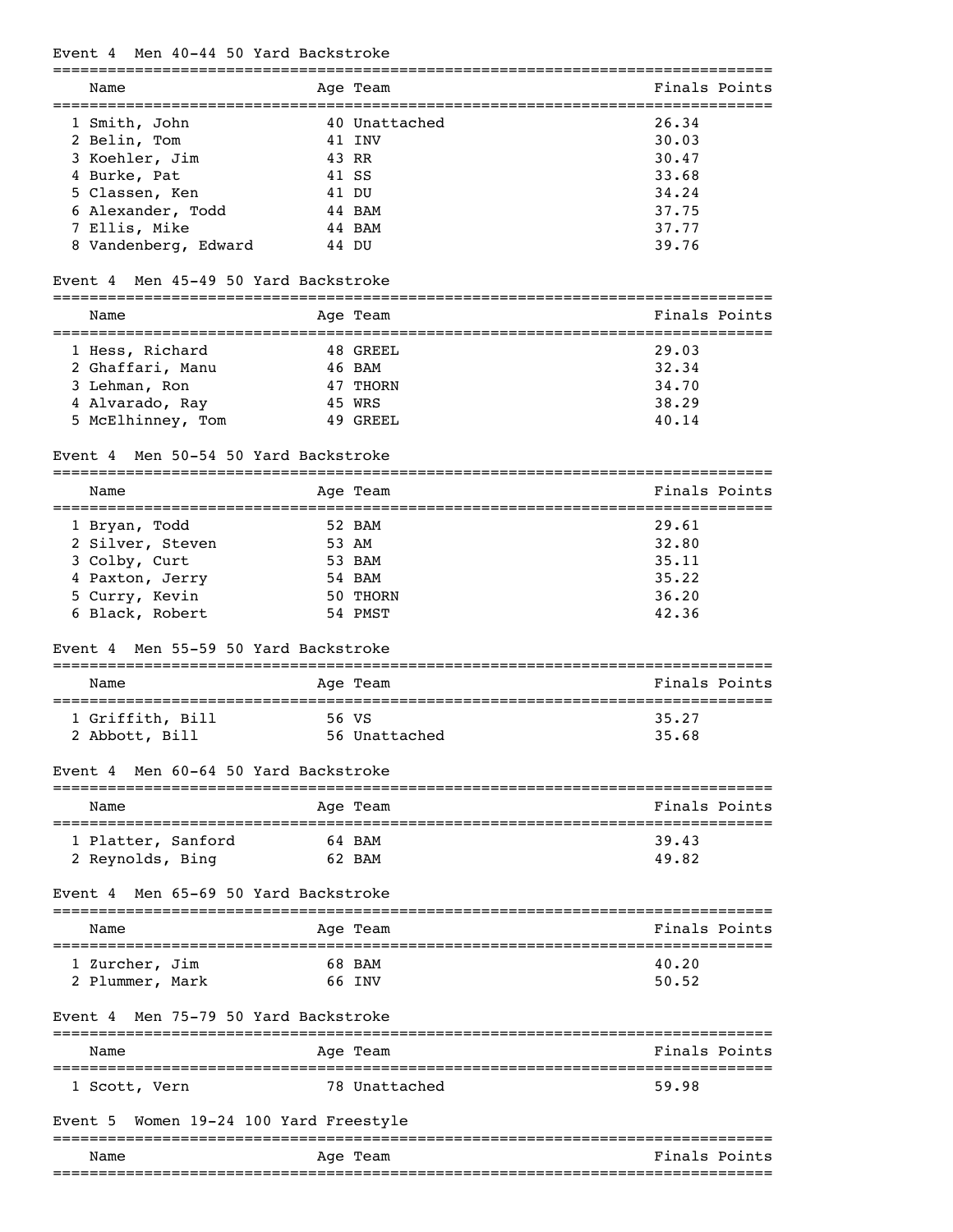| 1 Ondra, Jessica                          | 21 BM                                            | 1:00.54                                                |
|-------------------------------------------|--------------------------------------------------|--------------------------------------------------------|
| 2 Cruikshanks, Anne                       | 22 GREEL                                         | 1:01.11                                                |
| 3 Sunie, Marie                            | 24 THORN                                         | 1:02.91                                                |
| 4 Fleming, Sara                           | 23 WRS                                           | 1:09.27                                                |
| Event 5 Women 25-29 100 Yard Freestyle    |                                                  |                                                        |
| Name                                      | Age Team                                         | Finals Points                                          |
| 1 Neal, Melissa                           | 25 BAM                                           | 57.79                                                  |
| Event 5 Women 30-34 100 Yard Freestyle    |                                                  |                                                        |
| Name                                      | Age Team                                         | Finals Points                                          |
| 1 Shoemaker, Christy                      | 34 BAM                                           | 1:06.41                                                |
| Event 5 Women 35-39 100 Yard Freestyle    |                                                  |                                                        |
| Name                                      | Age Team                                         | Finals Points<br>------------------------------------- |
| 1 Hagadorn, Heather                       | 37 DU                                            | 58.74                                                  |
| 2 Forbes, Tiffany                         | 35 RR                                            | 59.58                                                  |
| 3 Walters, Terri                          | 36 AF                                            | 1:00.60                                                |
| 4 Vanderpoel, Nicole                      | 38 INV                                           | 1:06.11                                                |
| Women 40-44 100 Yard Freestyle<br>Event 5 |                                                  |                                                        |
| Name                                      | Age Team                                         | Finals Points                                          |
| 1 Garnier, Kathy                          | 42 INV                                           | 56.35                                                  |
| 2 Askey, Jennifer                         | 44 Unattached                                    | 1:24.89                                                |
| Event 5 Women 45-49 100 Yard Freestyle    |                                                  |                                                        |
| Name                                      | Age Team                                         | Finals Points                                          |
| 1 Pyle, Rebecca                           | 46 SS                                            | 1:07.83                                                |
| 2 Chidester, Victoria                     | 46 WRS                                           | 1:12.48                                                |
| 3 Taydus, Andrea                          | 45 RMM                                           | 1:13.89                                                |
| 4 Baumgarten, Barbara                     | 45 Unattached                                    | 1:21.25                                                |
| Event 5                                   | Women 55-59 100 Yard Freestyle                   |                                                        |
| Name<br>__________________________        | Age Team                                         | Finals Points                                          |
| 1 Anziano, Marcia                         | ============<br>57 DU                            | 1:19.86                                                |
| 2 Hashimoto, Christine                    | 55 INV                                           | 1:24.71                                                |
| Men 19-24 100 Yard Freestyle<br>Event 5   |                                                  |                                                        |
| Name                                      | Age Team                                         | Finals Points                                          |
| 1 Buckley, Peter                          | 24 WRS                                           | 52.35                                                  |
| Men 30-34 100 Yard Freestyle<br>Event 5   |                                                  |                                                        |
| Name                                      | ====================================<br>Age Team | Finals Points                                          |
| 1 Siegel, Joel                            | 31 DU                                            | 50.24                                                  |
| 2 Dahl, Matt                              | 34 RR                                            | 51.62                                                  |
| 3 Young, John                             | 32 Unattached                                    | 53.54                                                  |
| 4 Pryor, Keith                            | 32 SQUID                                         | 59.77                                                  |
| 5 Hayden, John                            | 30 SQUID                                         | 1:09.52                                                |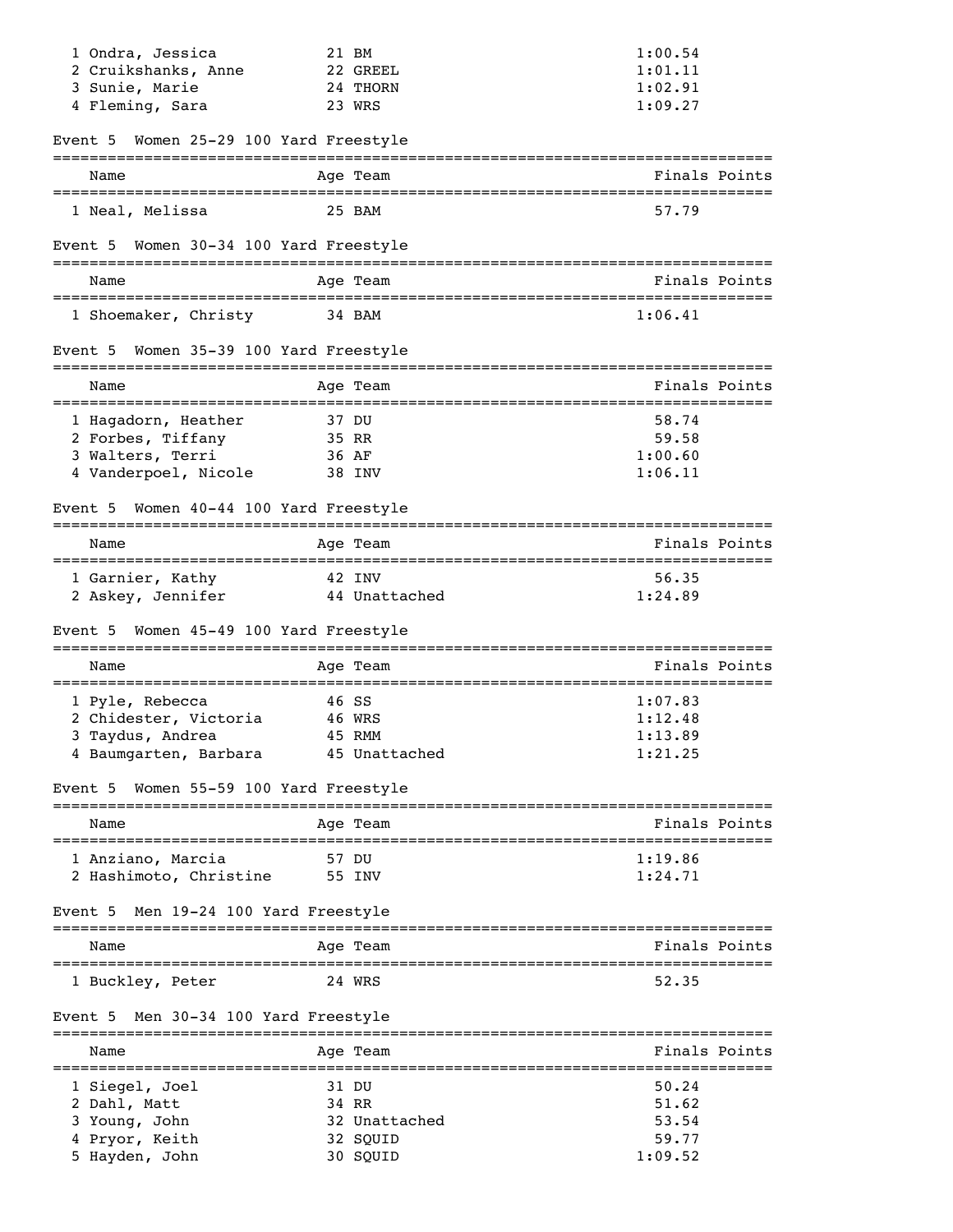|         |                | Event 5 Men 35-39 100 Yard Freestyle |  |             |               |                                  |  |
|---------|----------------|--------------------------------------|--|-------------|---------------|----------------------------------|--|
|         | Name           |                                      |  | =========== | Age Team      | Finals Points                    |  |
|         |                | 1 Hildebrandt, Jeff                  |  |             | 37 RR         | 52.45                            |  |
|         |                | 2 Smith, William                     |  |             | 37 AF         | 57.26                            |  |
|         |                | 3 Miller, George                     |  |             | 37 INV        | 58.95                            |  |
|         |                | Event 5 Men 40-44 100 Yard Freestyle |  |             |               |                                  |  |
|         | Name           |                                      |  |             | Aqe Team      | Finals Points                    |  |
|         | 1 Koehler, Jim |                                      |  |             | 43 RR         | 56.68                            |  |
|         |                | 2 Stewart, Dave                      |  |             | 41 THORN      | 58.49                            |  |
|         | 3 Gratz, John  |                                      |  |             | 42 BAM        | 1:01.29                          |  |
|         |                | 4 Cattles, Steven                    |  |             | 43 GREEL      | 1:48.27                          |  |
| Event 5 |                | Men 45-49 100 Yard Freestyle         |  |             |               |                                  |  |
|         | Name           | ---------------------                |  |             | Age Team      | Finals Points<br>.============== |  |
|         | 1 Louie, Jamie |                                      |  |             | 45 CSST       | 57.68                            |  |
|         |                | Event 5 Men 50-54 100 Yard Freestyle |  |             |               |                                  |  |
|         | Name           |                                      |  |             | Age Team      | Finals Points                    |  |
|         | 1 Bryan, Todd  |                                      |  |             | 52 BAM        | 55.74                            |  |
|         | 2 Varner, Tim  |                                      |  |             | 51 BAM        | 1:04.34                          |  |
|         |                | 3 Goodman, Laurence R                |  |             | 54 BAM        | 1:04.98                          |  |
| Event 5 |                | Men 55-59 100 Yard Freestyle         |  |             |               |                                  |  |
|         | Name           |                                      |  |             | Age Team      | Finals Points                    |  |
|         |                | 1 Abrahams, Richard                  |  |             | 57 Unattached | 52.30                            |  |
|         |                | 2 McGuire, Robin                     |  |             | 56 BAM        | 1:08.00                          |  |
|         | 3 McGinty, Tim |                                      |  |             | 59 Unattached | 1:09.09                          |  |
|         |                | 4 McDanal, Steve                     |  |             | 59 JY         | 1:26.24                          |  |
|         |                | Event 5 Men 60-64 100 Yard Freestyle |  |             | --------      |                                  |  |
|         | Name           |                                      |  |             | Age Team      | Finals Points                    |  |
|         |                | 1 Johnson, David                     |  |             | 60 SQUID      | 1:30.33                          |  |
|         |                | 2 Reynolds, Bing                     |  |             | 62 BAM        | 1:35.43                          |  |
| Event 5 |                | Men 65-69 100 Yard Freestyle         |  |             |               |                                  |  |
|         | Name           |                                      |  |             | Age Team      | Finals Points                    |  |
|         | 1 Zurcher, Jim |                                      |  |             | 68 BAM        | 1:08.36                          |  |
|         |                | Event 5 Men 70-74 100 Yard Freestyle |  |             |               |                                  |  |
|         | Name           |                                      |  |             | Age Team      | Finals Points                    |  |
|         | 1 Myers, John  |                                      |  |             | 72 BAM        | 1:32.49                          |  |
| Event 5 |                | Men 75-79 100 Yard Freestyle         |  |             |               |                                  |  |
|         | Name           |                                      |  |             | Age Team      | Finals Points                    |  |
|         | 1 Scott, Vern  |                                      |  |             | 78 Unattached | 2:01.79                          |  |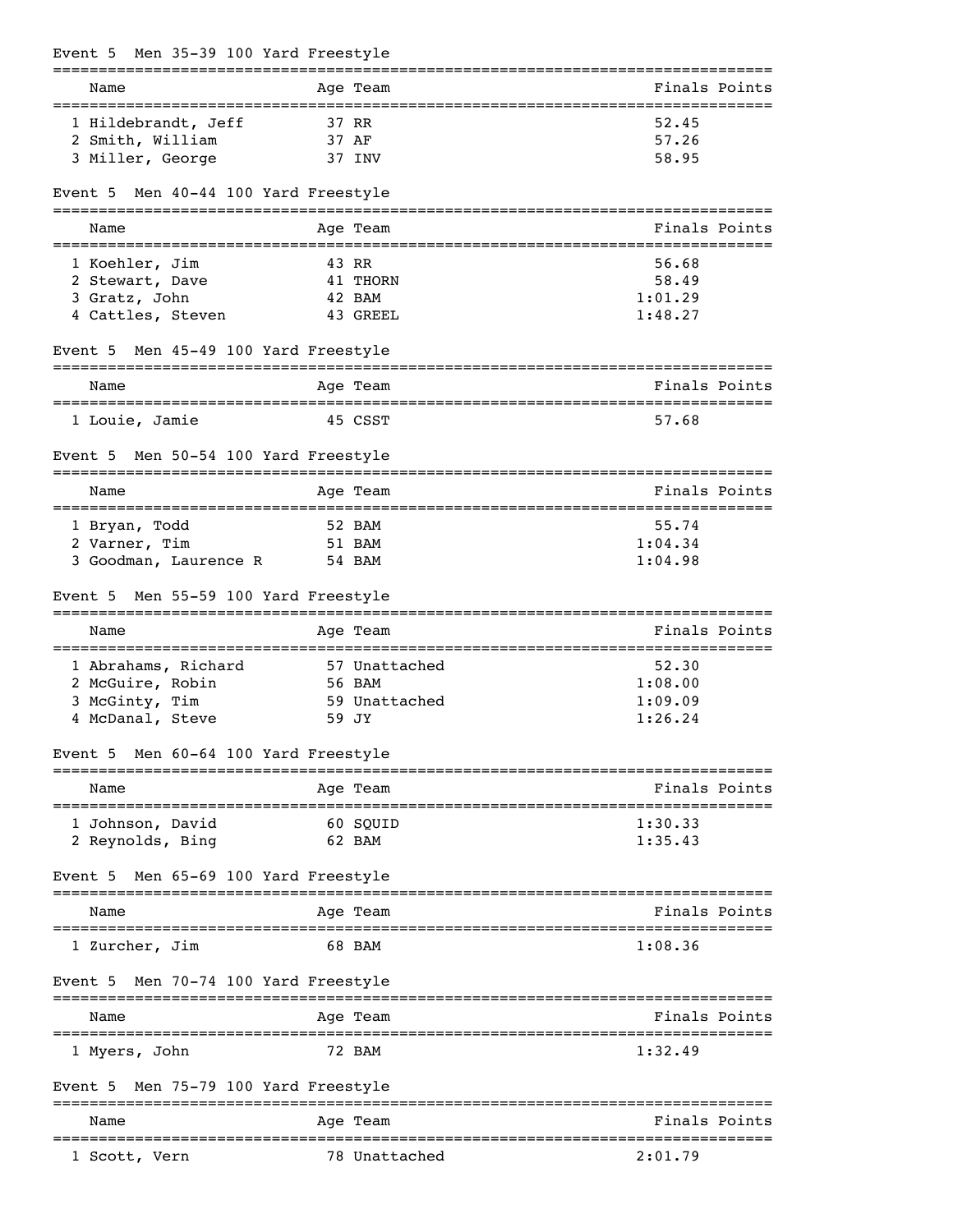### Event 6 Women 19-24 50 Yard Breaststroke

| Name              | Age Team   | Finals Points |
|-------------------|------------|---------------|
| 1 Lanhan, Lindsey | 24 GREEL   | 36.24         |
| 2 Brug, Carolyn   | $21$ GREEL | 39.60         |

### Event 6 Women 25-29 50 Yard Breaststroke

| Name              |  | Age Team      | Finals Points |  |  |  |
|-------------------|--|---------------|---------------|--|--|--|
|                   |  |               |               |  |  |  |
| 1 Heilman, Katie  |  | 25 GREEL      | 37.28         |  |  |  |
| 2 Hawk, Katherine |  | 29 Unattached | 37.60         |  |  |  |
| 3 Myers, Jill     |  | 25 RR         | 38.64         |  |  |  |
| 4 Kochis, Tiffany |  | 28 THORN      | 56.04         |  |  |  |

### Event 6 Women 30-34 50 Yard Breaststroke

| Name                 |       | Age Team      | Finals Points |
|----------------------|-------|---------------|---------------|
| 1 Skoff, Sara        |       | 30 Unattached | 37.02         |
| 2 Citiriglia, Audrey |       | 31 CAC        | 38.50         |
| 3 Shoemaker, Christy |       | 34 BAM        | 39.13         |
| 4 Lussier, Becky     |       | 31 BAM        | 39.60         |
| 5 Platt, Marcia      |       | 34 RR         | 40.29         |
| 6 Tallbull, Brooke   | 32 SS |               | 43.02         |
| 7 Atkins, Julia      |       | 32 Unattached | 44.91         |
| 8 Gorrell, Robin     |       | 30 THORN      | 54.59         |

#### Event 6 Women 35-39 50 Yard Breaststroke

| Name                | Age Team      | Finals Points |
|---------------------|---------------|---------------|
|                     |               |               |
| 1 Campbell, Ellen   | 39 TNV        | 36.36         |
| 2 Smith, Tori       | 37 Unattached | 38.06         |
| 3 Sauls, Catherine  | 38 THORN      | 40.46         |
| 4 Lahnert, Laurie   | 39 Unattached | 40.61         |
| 5 Dretzka, Jennifer | 39 THORN      | 41.12         |

### Event 6 Women 40-44 50 Yard Breaststroke

| Name               |  | Age Team | Finals Points |  |
|--------------------|--|----------|---------------|--|
| 1 Von Evig, Julia  |  | 41 DU    | 33.86         |  |
| 2 Drozda, Cathy    |  | 43 THORN | 34.46         |  |
| 3 Crouch, Kim      |  | 41 RR    | 34.54         |  |
| 4 Liska, Laura     |  | 43 RMM   | 40.71         |  |
| 5 Nolte, Susan     |  | 41 INV   | 40.80         |  |
| 6 Dugan, Joanne    |  | 40 BAM   | 45.19         |  |
| 7 Henney, Susanna  |  | 40 PRM   | 46.77         |  |
| 8 Hawkinson, Cindy |  | 42 INV   | 47.58         |  |
| 9 Visel, Cynthia   |  | 42 PMST  | 49.75         |  |

### Event 6 Women 45-49 50 Yard Breaststroke

| Name                  | Age Team      | Finals Points |
|-----------------------|---------------|---------------|
| 1 Rosener, Karen      | 49 FCC        | 37.53         |
| 2 Anderson, Cynthia   | 46 RMM        | 39.35         |
| 3 Taydus, Andrea      | 45 RMM        | 40.41         |
| 4 Wohl Haan, Mary     | 49 BAM        | 40.73         |
| 5 Slavek, Deborah     | 49 SS         | 42.84         |
| 6 Taylor, Melanie     | 46 Unattached | 43.95         |
| 7 Baumgarten, Barbara | 45 Unattached | 48.73         |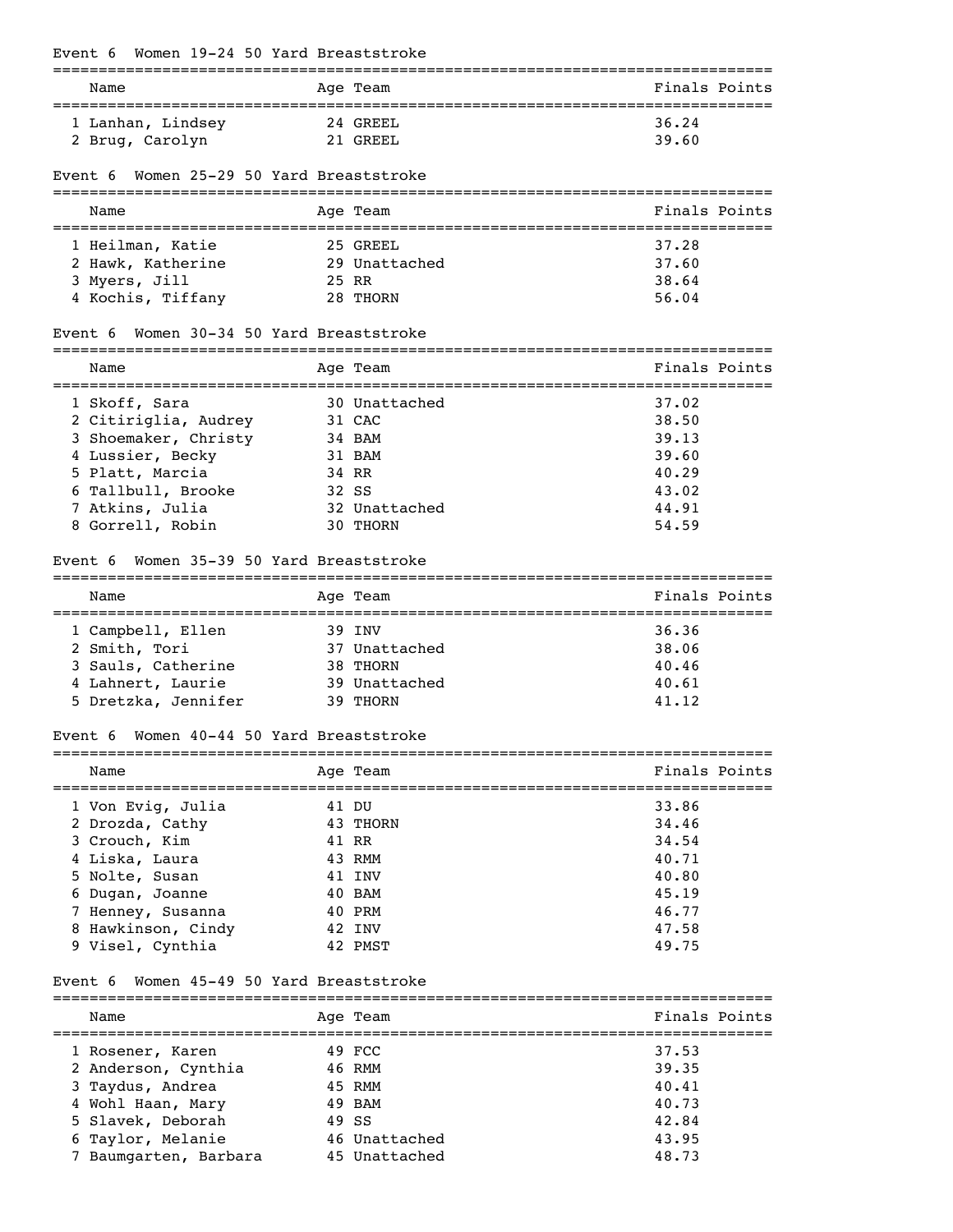| Women 50-54 50 Yard Breaststroke<br>Event 6 |                              |                                    |
|---------------------------------------------|------------------------------|------------------------------------|
| Name                                        | Age Team                     | Finals Points                      |
| 1 Roche, Carolyn                            | 51 BAM                       | 38.84                              |
| 2 Peters, Pamela                            | 52 REN                       | 44.86                              |
| Women 55-59 50 Yard Breaststroke<br>Event 6 |                              |                                    |
| Name                                        | Age Team                     | Finals Points                      |
| 1 Oakley, Anne                              | 56 BAM                       | 47.44                              |
| 2 Hashimoto, Christine                      | 55 INV                       | 48.69                              |
| 3 Lebsack, Linda                            | 56 DU                        | 51.98                              |
| Women 65-69 50 Yard Breaststroke<br>Event 6 |                              |                                    |
| Name                                        | Age Team                     | Finals Points                      |
| 1 Ryman, Donna                              | 66 CR                        | 46.40                              |
| Men 19-24 50 Yard Breaststroke<br>Event 6   | ===========                  |                                    |
| Name                                        | Age Team                     | Finals Points                      |
| 1 Buckley, Peter                            | 24 WRS                       | 31.06                              |
| Men 25-29 50 Yard Breaststroke<br>Event 6   |                              |                                    |
| Name                                        | Age Team                     | Finals Points                      |
| 1 Thodey, Adam                              | 28 SQUID                     | 39.55                              |
| Men 30-34 50 Yard Breaststroke<br>Event 6   |                              |                                    |
| Name                                        | Age Team                     | Finals Points                      |
| 1 Young, John                               | 32 Unattached                | 31.77                              |
| 2 Martin, Troy                              | 34 THORN                     | 36.00                              |
| Men 35-39 50 Yard Breaststroke<br>Event 6   |                              |                                    |
| ==================================<br>Name  | ----------------<br>Age Team | -----------------<br>Finals Points |
| 1 Miller, George                            | 37 INV                       | 31.20                              |
| 2 Chaiyaroj, Patt                           | 39 SQUID                     | 31.78                              |
| 3 Fomenko, Alex                             | 38 BAM<br>36 SS              | 31.94                              |
| 4 Blum, Juri                                |                              | 34.51                              |
| Men 40-44 50 Yard Breaststroke<br>Event 6   |                              |                                    |
| Name                                        | Age Team                     | Finals Points                      |
| 1 Smith, John                               | 40 Unattached                | 29.00                              |
| 2 Burke, Pat                                | 41 SS                        | 32.50                              |
| 3 Belin, Tom                                | 41 INV                       | 34.06                              |
| 4 Stewart, Dave                             | 41 THORN                     | 34.84                              |
| 5 Alexander, Todd<br>6 Classen, Ken         | 44 BAM<br>41 DU              | 36.43<br>36.55                     |
| 7 Vandenberg, Edward                        | 44 DU                        | 40.45                              |
| 8 Ellis, Mike                               | 44 BAM                       | 41.40                              |
| -- Gratz, John                              | 42 BAM                       | DQ                                 |

Event 6 Men 45-49 50 Yard Breaststroke

===============================================================================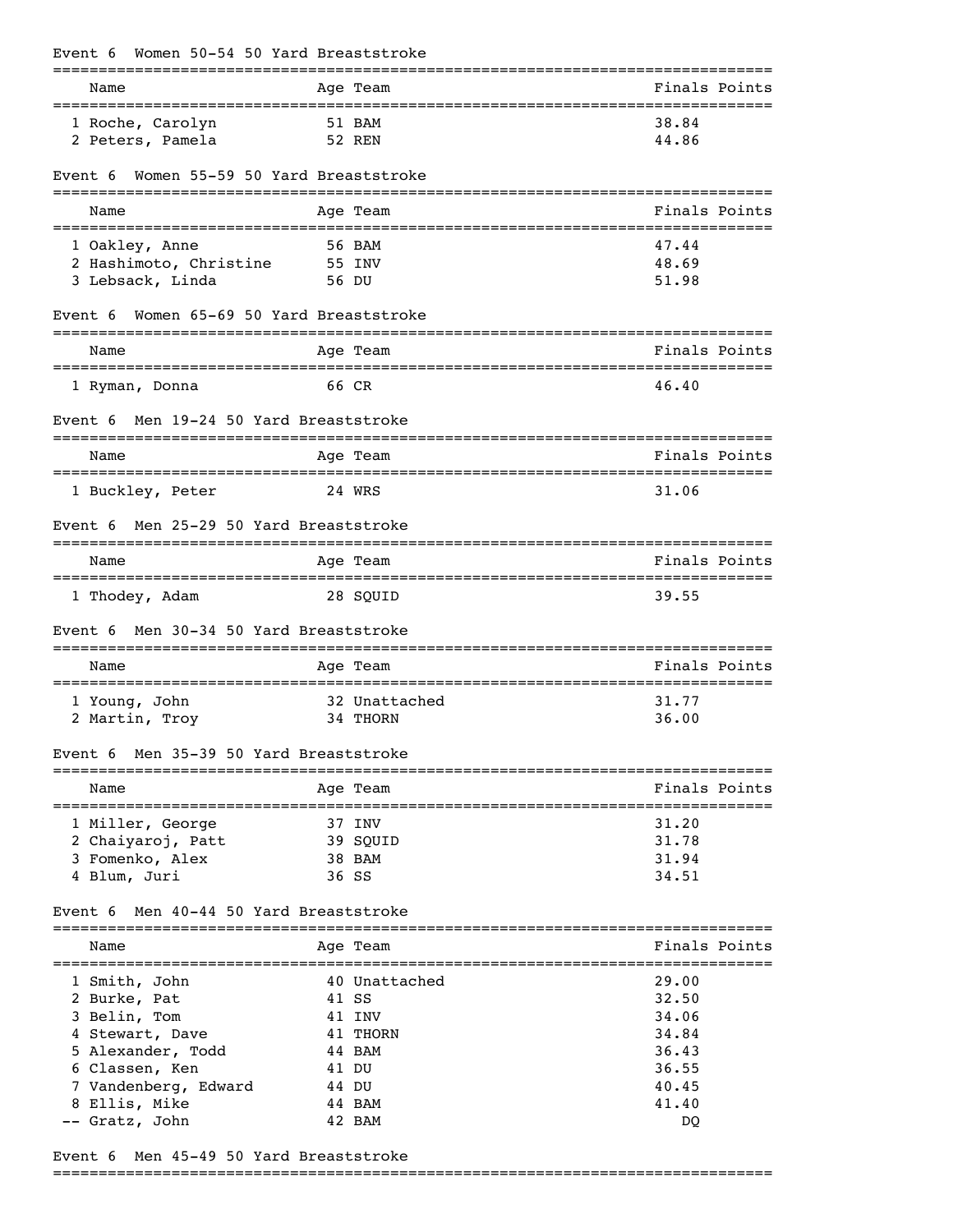| Name                                               | Age Team                    | Finals Points                                          |
|----------------------------------------------------|-----------------------------|--------------------------------------------------------|
| ===========================<br>1 Waterbury, Stuart | 49 BM                       | ============<br>30.27                                  |
| 2 Hess, Richard                                    | 48 GREEL                    | 30.98                                                  |
| 3 McElhinney, Tom                                  | 49 GREEL                    | 37.61                                                  |
| 4 Alvarado, Ray                                    | 45 WRS                      | 38.01                                                  |
| 5 Lehman, Ron                                      | 47 THORN                    | 39.00                                                  |
|                                                    |                             |                                                        |
| Men 50-54 50 Yard Breaststroke<br>Event 6          |                             |                                                        |
| Name                                               | Age Team                    | Finals Points<br>===================================== |
| 1 Colby, Curt                                      | 53 BAM                      | 32.81                                                  |
| 2 Curry, Kevin                                     | 50 THORN                    | 36.39                                                  |
| 3 Silver, Steven                                   | 53 AM                       | 37.86                                                  |
| 4 Black, Robert                                    | 54 PMST                     | 45.87                                                  |
| -- Paxton, Jerry                                   | 54 BAM                      | DQ                                                     |
| Men 55-59 50 Yard Breaststroke<br>Event 6          |                             |                                                        |
| =========<br>Name                                  | ===============<br>Age Team | Finals Points                                          |
| 1 Griffith, Bill                                   | =========<br>56 VS          | ========================<br>32.07                      |
| 2 Abbott, Bill                                     | 56 Unattached               | 33.60                                                  |
|                                                    |                             |                                                        |
| Men 60-64 50 Yard Breaststroke<br>Event 6          |                             |                                                        |
| Name                                               | Age Team                    | Finals Points<br>==================================    |
| 1 Platter, Sanford                                 | 64 BAM                      | 40.56                                                  |
| 2 Hardwicke, David                                 | 64 Unattached               | 43.59                                                  |
| 3 Yost, Bob                                        | 61 Unattached               | 47.63                                                  |
| 4 Johnson, David                                   | 60 SQUID                    | 49.84                                                  |
| Men 65-69 50 Yard Breaststroke<br>Event 6          |                             |                                                        |
| Name                                               | Age Team                    | Finals Points                                          |
| ======================================             |                             |                                                        |
| 1 Plummer, Mark                                    | 66 INV                      | 51.23                                                  |
| Event 7 Women 19-24 100 Yard Butterfly             |                             |                                                        |
| Name                                               | Age Team                    | Finals Points                                          |
| 1 Cruikshanks, Anne                                | 22 GREEL                    | 1:07.10                                                |
| 2 Fleming, Sara                                    | 23 WRS                      | 1:16.57                                                |
| Women 25-29 100 Yard Butterfly<br>Event 7          |                             |                                                        |
| Name                                               | Age Team                    | Finals Points                                          |
| 1 Richens, Kristina                                | 29 RR                       | 1:05.27                                                |
| Women 35-39 100 Yard Butterfly<br>Event 7          |                             |                                                        |
|                                                    |                             |                                                        |
| Name                                               | Age Team                    | Finals Points                                          |
| 1 Walters, Terri                                   | 36 AF                       | 1:06.16                                                |
| 2 Forbes, Tiffany                                  | 35 RR                       | 1:07.27                                                |
| 3 Vanderpoel, Nicole                               | 38 INV                      | 1:15.83                                                |
| Women 40-44 100 Yard Butterfly<br>Event 7          |                             |                                                        |
| Name                                               | ===========<br>Age Team     | Finals Points                                          |
|                                                    |                             |                                                        |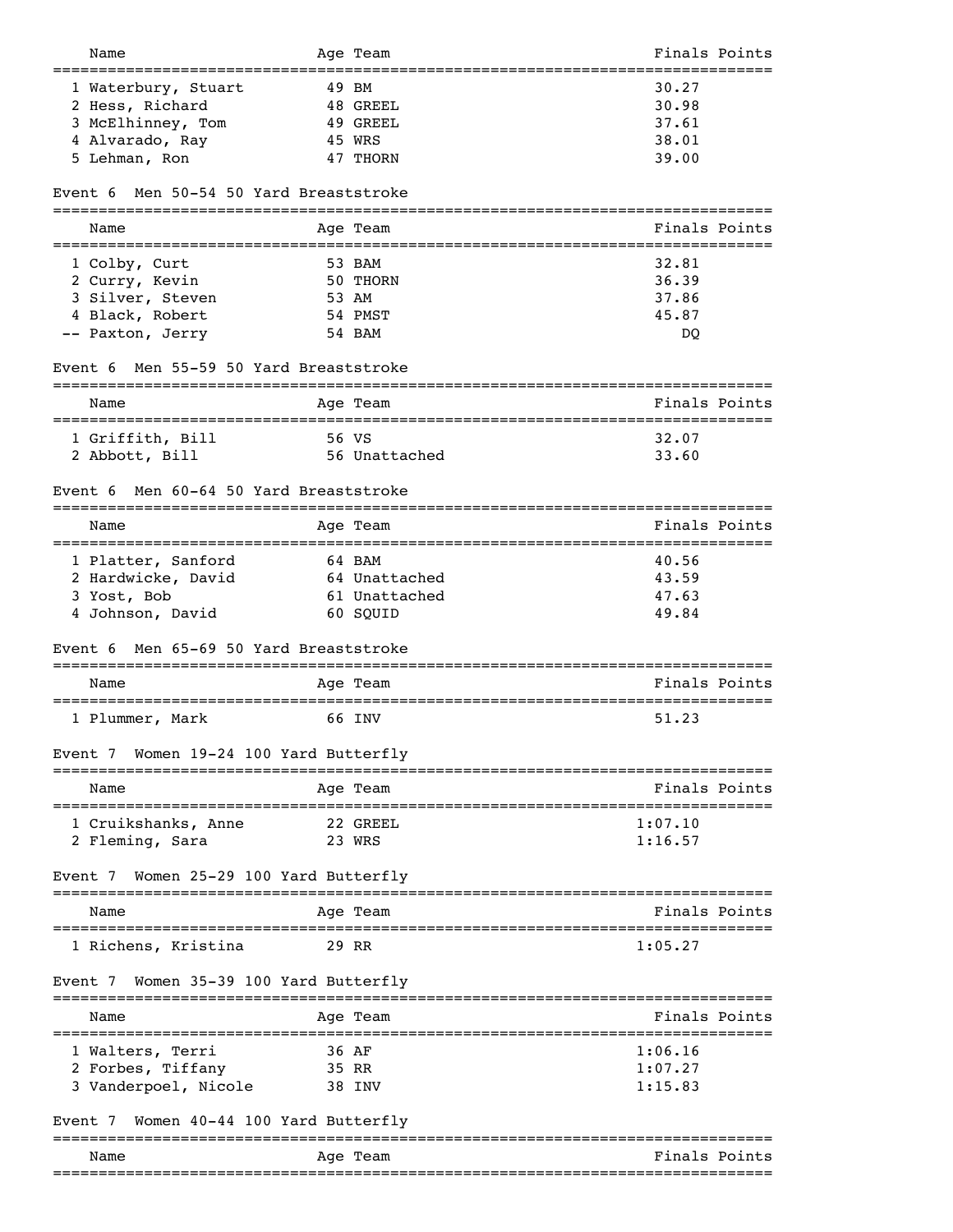| 1 Askey, Jennifer                         | 44 Unattached | 1:57.00                        |
|-------------------------------------------|---------------|--------------------------------|
| Women 45-49 100 Yard Butterfly<br>Event 7 |               |                                |
| Name                                      | Age Team      | Finals Points                  |
| 1 Pyle, Rebecca                           | 46 SS         | 1:16.96                        |
| 2 Chidester, Victoria                     | 46 WRS        | 1:31.94                        |
| Event 7 Women 55-59 100 Yard Butterfly    |               |                                |
| Name                                      | Aqe Team      | Finals Points                  |
| 1 Anziano, Marcia                         | 57 DU         | 1:52.10                        |
| Event 7 Men 30-34 100 Yard Butterfly      |               |                                |
| Name                                      | Age Team      | Finals Points                  |
| 1 Pryor, Keith                            | 32 SOUID      | 1:08.25                        |
| 2 Hayden, John                            | 30 SQUID      | 1:28.64                        |
| Men 35-39 100 Yard Butterfly<br>Event 7   |               |                                |
| Name                                      | Age Team      | Finals Points                  |
| 1 Gonzalez, Mike                          | 36 BAM        | 56.58                          |
| 2 Hildebrandt, Jeff                       | 37 RR         | 57.94                          |
| 3 Smith, William                          | 37 AF         | 1:13.25                        |
| Men 45-49 100 Yard Butterfly<br>Event 7   |               |                                |
| Name                                      | Age Team      | Finals Points                  |
| 1 Louie, Jamie                            | 45 CSST       | 1:04.80                        |
| 2 Ghaffari, Manu                          | 46 BAM        | 1:05.49                        |
| Men 55-59 100 Yard Butterfly<br>Event 7   |               |                                |
| Name                                      | Age Team      | Finals Points                  |
| 1 Abrahams, Richard                       | 57 Unattached | 59.32                          |
| 2 Abbott, Bill                            | 56 Unattached | 1:08.35                        |
| 3 McGuire, Robin                          | 56 BAM        | 1:34.30                        |
| 4 McDanal, Steve                          | 59 JY         | 1:46.67                        |
| Men 70-74 100 Yard Butterfly<br>Event 7   |               |                                |
| Name                                      | Age Team      | Finals Points                  |
| 1 Myers, John                             | <b>72 BAM</b> | 1:59.96                        |
| Women 19-24 50 Yard Freestyle<br>Event 8  |               |                                |
| Name                                      | Age Team      | Finals Points                  |
| 1 Ondra, Jessica                          | 21 BM         | 27.66                          |
| 2 Lanhan, Lindsey                         | 24 GREEL      | 27.86                          |
| 3 Brug, Carolyn                           | 21 GREEL      | 28.57                          |
| Women 25-29 50 Yard Freestyle<br>Event 8  |               |                                |
| Name                                      | Age Team      | Finals Points<br>============= |
| 1 Myers, Jill                             | 25 RR         | 26.68                          |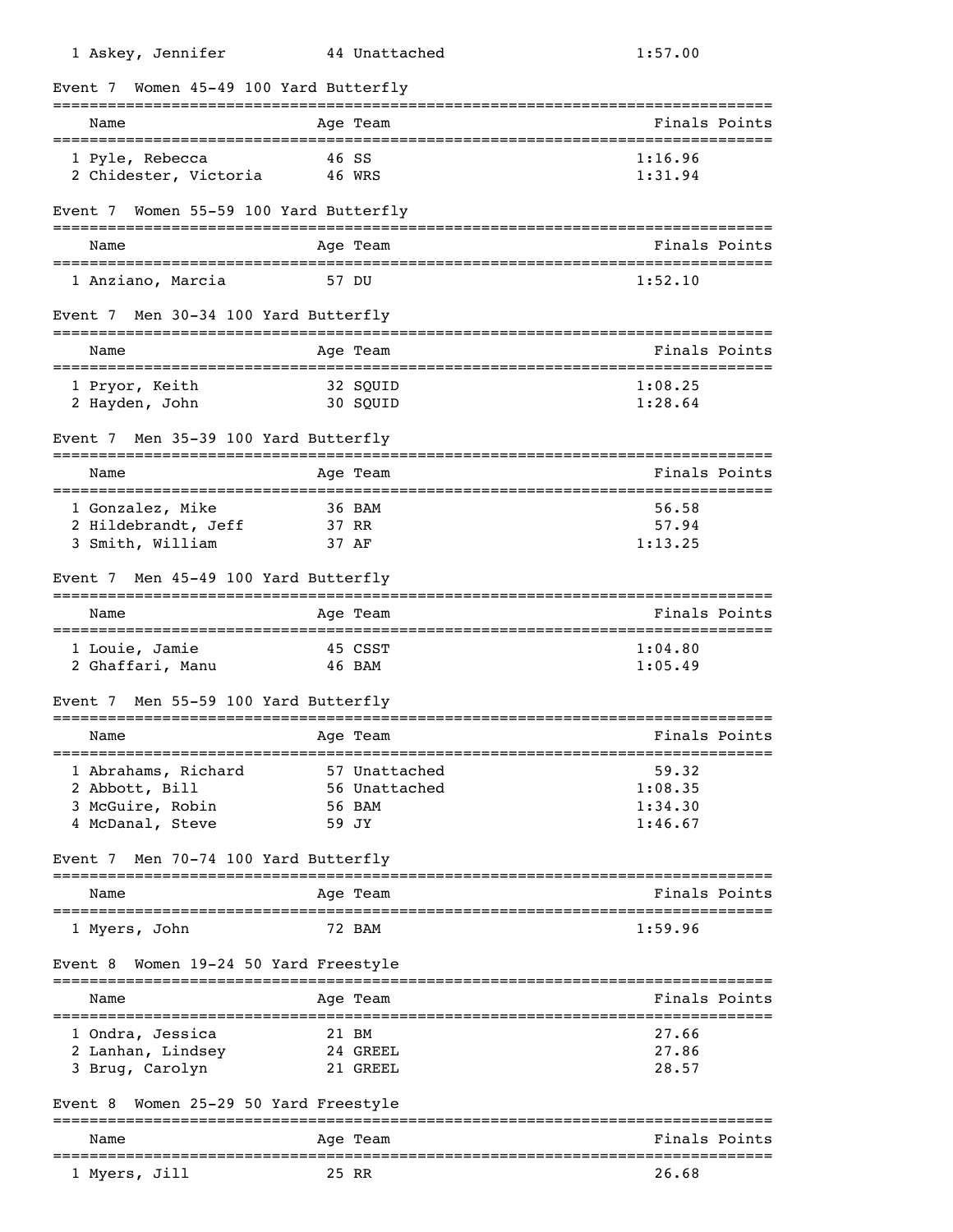| 2 Neal, Melissa   | 25 BAM   | 26.72 |
|-------------------|----------|-------|
| 3 Heilman, Katie  | 25 GREEL | 27.72 |
| 4 Kochis, Tiffany | 28 THORN | 35.11 |

#### Event 8 Women 30-34 50 Yard Freestyle

#### =============================================================================== Name Age Team Age Team Finals Points

| <u>ivanc</u>         | Ayc ream      | f filata futilla |
|----------------------|---------------|------------------|
| 1 Lussier, Becky     | 31 BAM        | 28.94            |
| 2 Skoff, Sara        | 30 Unattached | 27.98            |
| 3 Citiriglia, Audrey | 31 CAC        | 29.12            |
| 4 Shoemaker, Christy | 34 BAM        | 29.98            |
| 5 Tallbull, Brooke   | 32 SS         | 30.94            |
| 6 Gorrell, Robin     | 30 THORN      | 31.66            |
| 7 Atkins, Julia      | 32 Unattached | 32.47            |
|                      |               |                  |

# Event 8 Women 35-39 50 Yard Freestyle

| Name                | Age Team      | Finals Points |
|---------------------|---------------|---------------|
| 1 Forbes, Tiffany   | 35 RR         | 26.88         |
| 2 Hagadorn, Heather | 37 DU         | 27.24         |
| 3 Campbell, Ellen   | 39 TNV        | 27.58         |
| 4 Smith, Tori       | 37 Unattached | 27.79         |
| 5 Sauls, Catherine  | 38 THORN      | 31.37         |
| 6 Lahnert, Laurie   | 39 Unattached | 31.98         |
| 7 Dretzka, Jennifer | THORN         | 32.48         |

### Event 8 Women 40-44 50 Yard Freestyle

| Name               | Age Team | Finals Points |
|--------------------|----------|---------------|
| 1 Garnier, Kathy   | 42 INV   | 25.75         |
| 2 Von Evig, Julia  | 41 DU    | 25.81         |
| 3 Drozda, Cathy    | 43 THORN | 26.51         |
| 4 Crouch, Kim      | 41 RR    | 27.16         |
| 5 Nolte, Susan     | 41 INV   | 32.52         |
| 6 Dugan, Joanne    | 40 BAM   | 33.09         |
| 7 Liska, Laura     | 43 RMM   | 33.90         |
| 8 Visel, Cynthia   | 42 PMST  | 34.21         |
| 9 Hawkinson, Cindy | 42 INV   | 34.47         |
| 10 Henney, Susanna | 40 PRM   | 35.02         |

===============================================================================

# Event 8 Women 45-49 50 Yard Freestyle

| Name                | Age Team      | Finals Points |
|---------------------|---------------|---------------|
| 1 Rosener, Karen    | 49 FCC        | 28.56         |
| 2 Wohl Haan, Mary   | 49 BAM        | 30.90         |
| 3 Anderson, Cynthia | 46 RMM        | 31.99         |
| 4 Slavek, Deborah   | 49 SS         | 32.54         |
| 5 Taydus, Andrea    | 45 RMM        | 33.35         |
| 6 Taylor, Melanie   | 46 Unattached | 39.21         |

## Event 8 Women 50-54 50 Yard Freestyle

| Name             | Age Team | Finals Points |
|------------------|----------|---------------|
| 1 Roche, Carolyn | 51 BAM   | 29.54         |
| 2 Peters, Pamela | 52 REN   | 33.35         |

## Event 8 Women 55-59 50 Yard Freestyle

| Name | Team<br>Age | Fina.<br>Points<br>!s.                                        |  |  |  |
|------|-------------|---------------------------------------------------------------|--|--|--|
|      |             | __________________________<br>_______________________________ |  |  |  |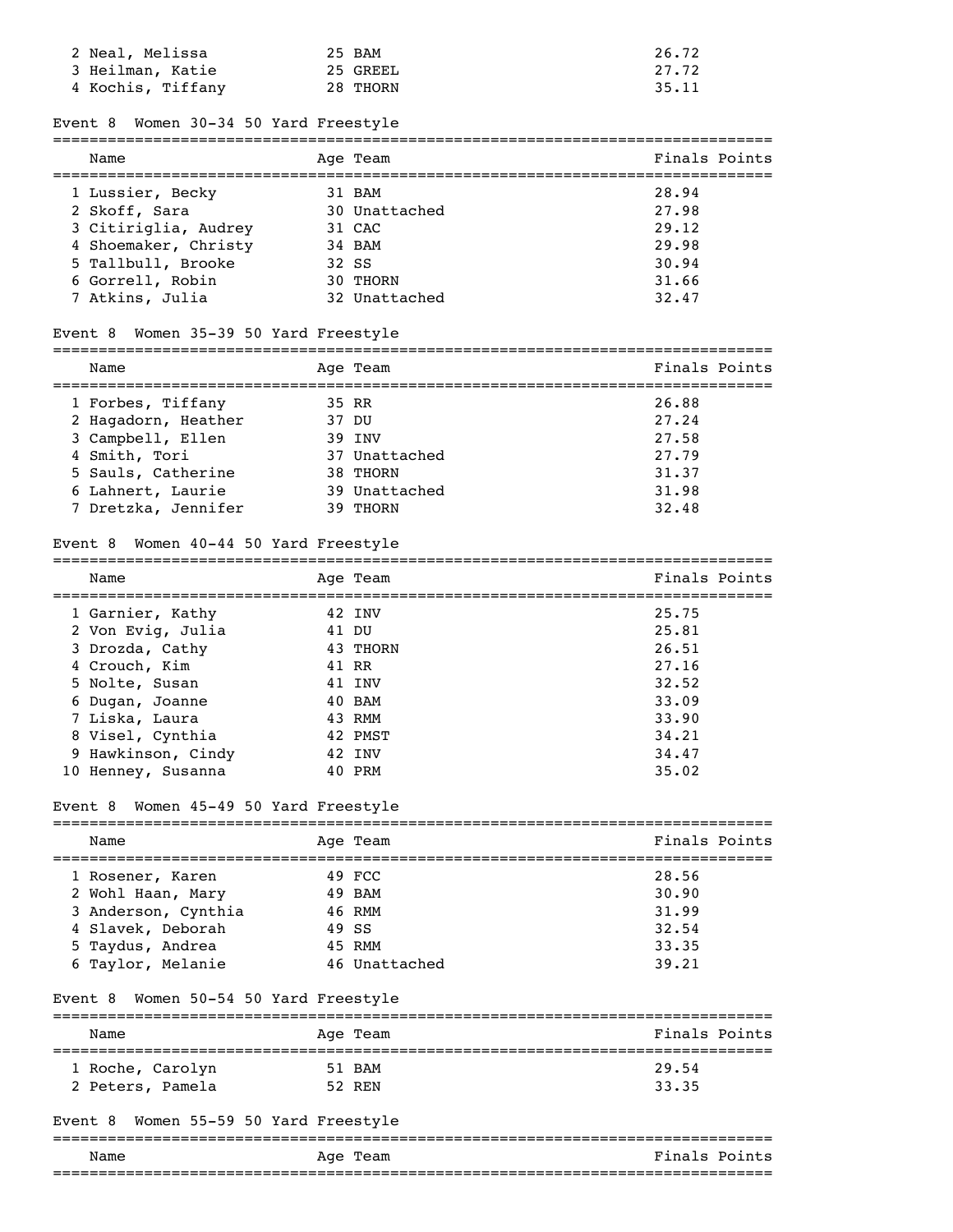| 1 Hashimoto, Christine                              |       | 55 INV                                           | 35.14         |
|-----------------------------------------------------|-------|--------------------------------------------------|---------------|
| 2 Oakley, Anne                                      |       | 56 BAM                                           | 36.02         |
| 3 Lebsack, Linda                                    | 56 DU |                                                  | 36.85         |
| Women 65-69 50 Yard Freestyle<br>Event 8            |       |                                                  |               |
| Name                                                |       | Age Team                                         | Finals Points |
| 1 Ryman, Donna                                      | 66 CR |                                                  | 40.86         |
| Men 19-24 50 Yard Freestyle<br>Event 8              |       |                                                  |               |
| Name                                                |       | Age Team                                         | Finals Points |
| 1 Buckley, Peter                                    |       | 24 WRS                                           | 23.82         |
| Men 25-29 50 Yard Freestyle<br>Event 8              |       |                                                  |               |
| Name                                                |       | Age Team                                         | Finals Points |
| 1 Thodey, Adam                                      |       | 28 SOUID                                         | 26.55         |
| Men 30-34 50 Yard Freestyle<br>Event 8              |       |                                                  |               |
| Name                                                |       | Age Team                                         | Finals Points |
| 1 Young, John                                       |       | 32 Unattached                                    | 22.71         |
| 2 Siegel, Joel                                      | 31 DU |                                                  | 22.79         |
| 3 Martin, Troy                                      |       | 34 THORN                                         | 25.14         |
| Men 35-39 50 Yard Freestyle<br>Event 8              |       |                                                  |               |
| Name                                                |       | Age Team                                         | Finals Points |
| 1 Chaiyaroj, Patt                                   |       | 39 SQUID                                         | 23.75         |
| 2 Fomenko, Alex                                     |       | 38 BAM                                           | 26.43         |
| 3 Miller, George                                    |       | 37 INV                                           | 26.90         |
| 4 Blum, Juri                                        | 36 SS |                                                  | 27.36         |
| Men 40-44 50 Yard Freestyle<br>Event 8              |       |                                                  |               |
| Name                                                |       | Age Team<br>____________________________________ | Finals Points |
| -=================================<br>1 Smith, John |       | 40 Unattached                                    | 22.20         |
| 2 Burke, Pat                                        | 41 SS |                                                  | 25.87         |
| 3 Koehler, Jim                                      | 43 RR |                                                  | 25.92         |
| 4 Classen, Ken                                      | 41 DU |                                                  | 26.21         |
| 5 Stewart, Dave                                     |       | 41 THORN                                         | 26.35         |
| 6 Gratz, John                                       |       | 42 BAM                                           | 28.15         |
| 7 Alexander, Todd                                   |       | 44 BAM                                           | 28.90         |
| 8 Ellis, Mike                                       |       | 44 BAM                                           | 29.49         |
| 9 Vandenberg, Edward                                | 44 DU |                                                  | 29.57         |
| 10 Cattles, Steven                                  |       | 43 GREEL                                         | 49.79         |
| Men 45-49 50 Yard Freestyle<br>Event 8              |       |                                                  |               |
| Name<br>=============================               |       | Age Team                                         | Finals Points |
| 1 Hess, Richard                                     |       | 48 GREEL                                         | 23.28         |
| 2 Waterbury, Stuart                                 | 49 BM |                                                  | 24.76         |
| 3 Lehman, Ron                                       |       | 47 THORN                                         | 27.16         |
| 4 McElhinney, Tom                                   |       | 49 GREEL                                         | 28.66         |
| 5 Alvarado, Ray                                     |       | 45 WRS                                           | 30.13         |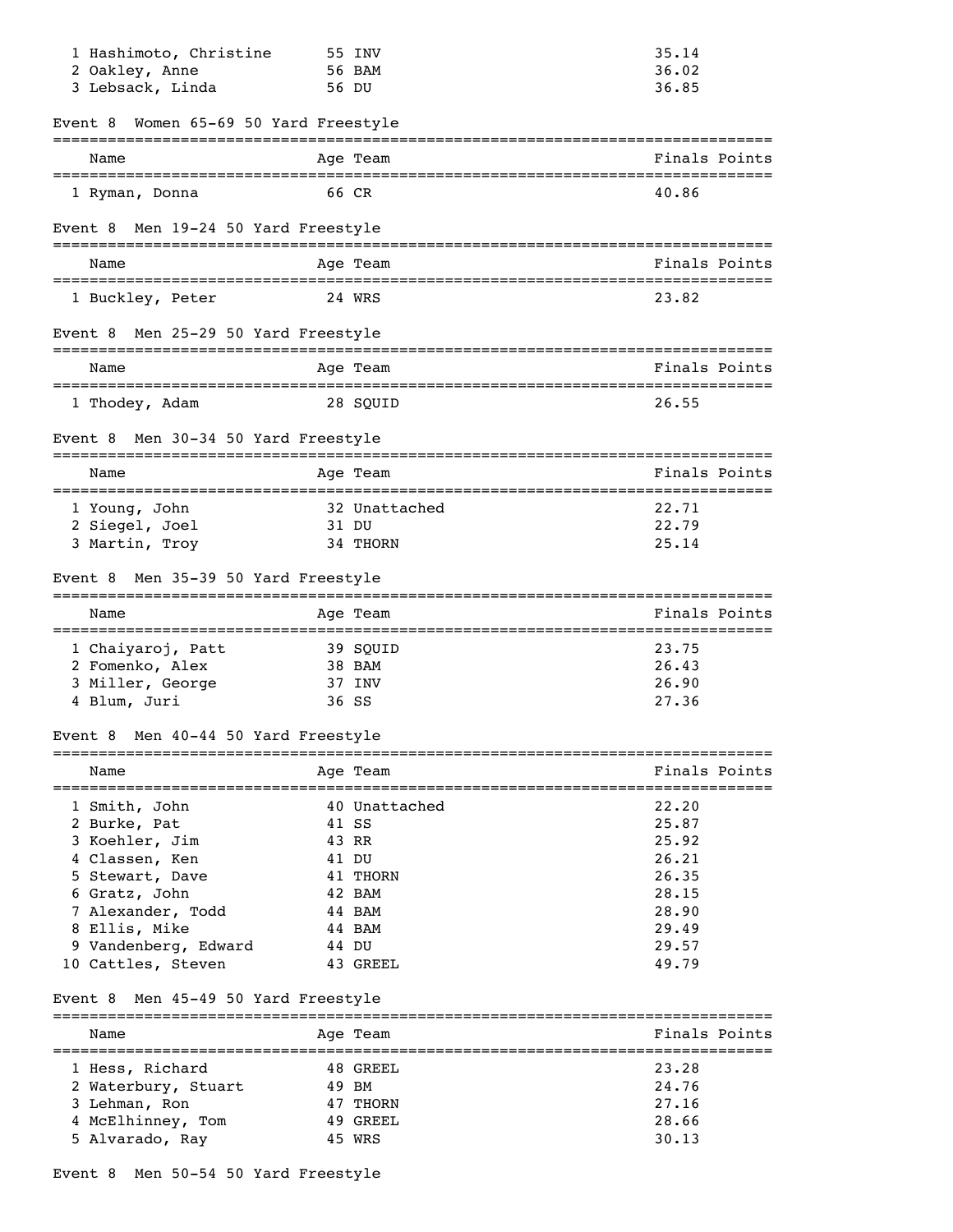| Name                                       | Age Team               | Finals Points                      |
|--------------------------------------------|------------------------|------------------------------------|
| 1 Paxton, Jerry                            | 54 BAM                 | 25.17                              |
| 2 Bryan, Todd                              | 52 BAM                 | 25.24                              |
| 3 Curry, Kevin                             | 50 THORN               | 26.60                              |
| 4 Silver, Steven                           | 53 AM                  | 26.86                              |
| 5 Colby, Curt                              | 53 BAM                 | 27.85                              |
|                                            |                        |                                    |
| 6 Varner, Tim                              | 51 BAM                 | 28.67                              |
| 7 Goodman, Laurence R                      | 54 BAM                 | 30.64                              |
| 8 Black, Robert                            | 54 PMST                | 32.59                              |
| Men 55-59 50 Yard Freestyle<br>Event 8     |                        |                                    |
| Name                                       | Age Team               | Finals Points                      |
| 1 Abrahams, Richard                        | 57 Unattached          | 23.80                              |
|                                            |                        |                                    |
| 2 McGinty, Tim                             | 59 Unattached          | 28.87                              |
| Men 60-64 50 Yard Freestyle<br>Event 8     |                        |                                    |
| Name                                       | Age Team<br>---------- | Finals Points<br>:================ |
| 1 Hardwicke, David                         | 64 Unattached          | 34.24                              |
| 2 Yost, Bob                                | 61 Unattached          | 37.73                              |
| 3 Johnson, David                           | 60 SQUID               | 39.08                              |
| 4 Reynolds, Bing                           | 62 BAM                 | 40.06                              |
|                                            |                        |                                    |
| Men 65-69 50 Yard Freestyle<br>Event 8     |                        |                                    |
| Name                                       | Age Team               | Finals Points                      |
| 1 Zurcher, Jim                             | 68 BAM                 | 30.49                              |
| 2 Plummer, Mark                            | 66 INV                 | 35.49                              |
|                                            |                        |                                    |
| Men 75-79 50 Yard Freestyle<br>Event 8     |                        |                                    |
| Name                                       | Age Team               | Finals Points<br>-------------     |
| 1 Scott, Vern                              | 78 Unattached          | 51.91                              |
| Women 19-24 100 Yard Backstroke<br>Event 9 |                        |                                    |
| Name                                       | Aqe Team               | Finals Points                      |
| 1 Cruikshanks, Anne                        | 22 GREEL               | 1:11.61                            |
| 2 Sunie, Marie                             | 24 THORN               | 1:13.14                            |
| 3 Fleming, Sara                            | 23 WRS                 | 1:31.04                            |
|                                            |                        |                                    |
| Women 25-29 100 Yard Backstroke<br>Event 9 |                        |                                    |
| Name                                       | Aqe Team               | Finals Points                      |
| 1 VanSlingerlandt, Mica                    | 26 BAM                 | 1:06.82                            |
| Women 35-39 100 Yard Backstroke<br>Event 9 |                        |                                    |
| Name                                       | ==========<br>Age Team | Finals Points                      |
| 1 Walters, Terri                           | 36 AF                  | 1:10.05                            |
| 2 Forbes, Tiffany                          | 35 RR                  | 1:14.89                            |
| 3 Vanderpoel, Nicole                       | 38 INV                 | 1:17.53                            |
|                                            |                        |                                    |
|                                            |                        |                                    |

# Event 9 Women 40-44 100 Yard Backstroke

===============================================================================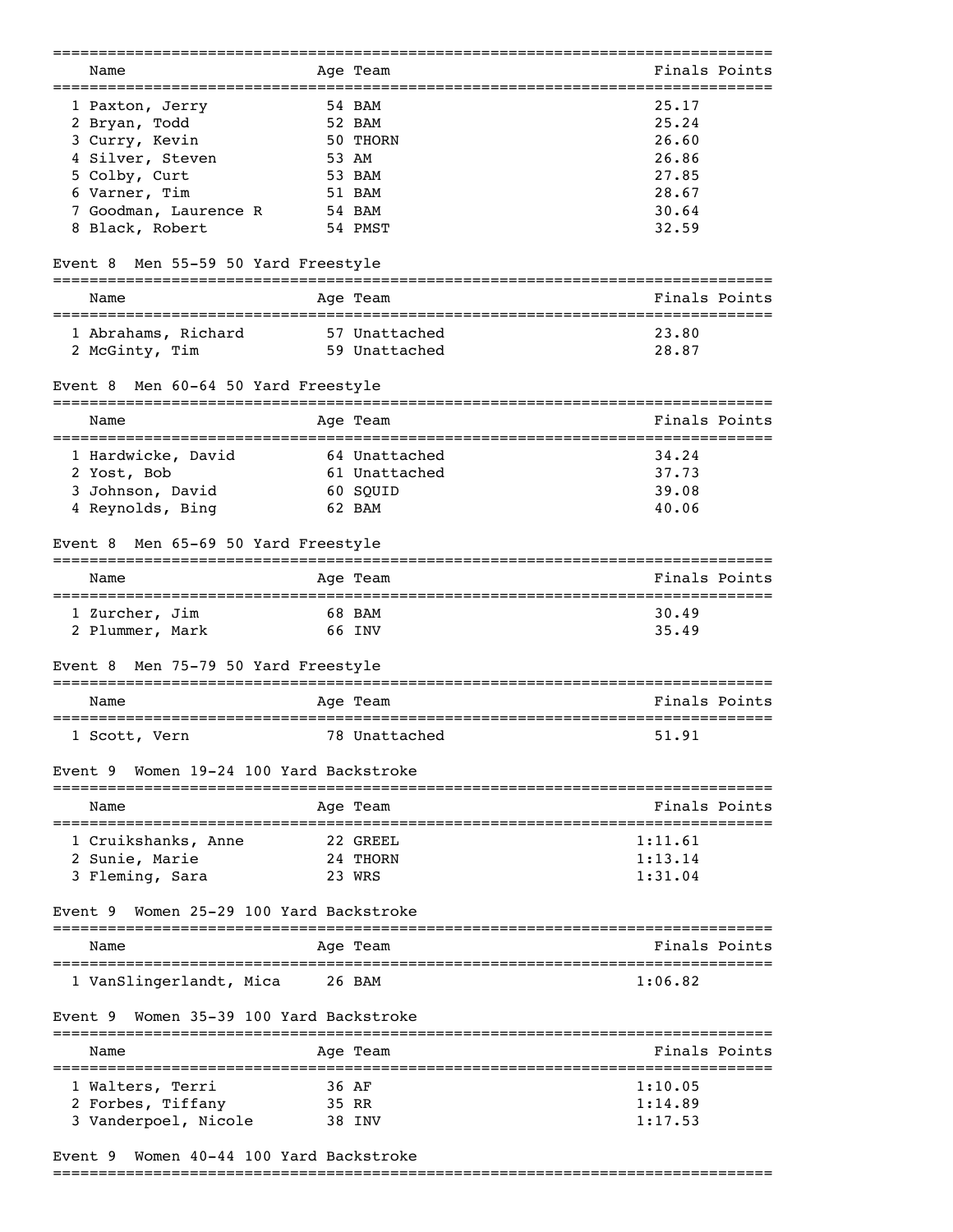| Name                                                     | Age Team                    | Finals Points                             |
|----------------------------------------------------------|-----------------------------|-------------------------------------------|
| ===================================<br>1 Askey, Jennifer | 44 Unattached               | ========================<br>1:41.69       |
| Women 45-49 100 Yard Backstroke<br>Event 9               |                             |                                           |
| Name                                                     | Age Team                    | Finals Points                             |
| 1 Chidester, Victoria                                    | 46 WRS                      | 1:21.55                                   |
| 2 Pyle, Rebecca                                          | 46 SS                       | 1:30.14                                   |
| Women 55-59 100 Yard Backstroke<br>Event 9               |                             |                                           |
| Name                                                     | Age Team                    | Finals Points                             |
| 1 Anziano, Marcia                                        | 57 DU                       | 1:50.43                                   |
| Men 30-34 100 Yard Backstroke<br>Event 9                 |                             |                                           |
| Name<br>====================                             | Age Team                    | Finals Points<br>------------------------ |
| 1 Dahl, Matt                                             | 34 RR                       | 59.78                                     |
| 2 Pryor, Keith<br>3 Hayden, John                         | 32 SQUID<br>30 SQUID        | 1:13.63<br>1:34.74                        |
| Men 35-39 100 Yard Backstroke<br>Event 9                 |                             |                                           |
|                                                          |                             |                                           |
| Name                                                     | Age Team                    | Finals Points                             |
| 1 Gonzalez, Mike<br>2 Hildebrandt, Jeff                  | 36 BAM<br>37 RR             | 58.93<br>1:05.80                          |
| 3 Smith, William                                         | 37 AF                       | 1:13.09                                   |
| Men 40-44 100 Yard Backstroke<br>Event 9                 |                             |                                           |
| Name                                                     | Age Team                    | Finals Points                             |
| 1 Belin, Tom                                             | 41 INV                      | 1:04.62                                   |
| 2 Koehler, Jim                                           | 43 RR                       | 1:07.24                                   |
| 3 Gratz, John                                            | 42 BAM                      | 1:19.85                                   |
| Men 45-49 100 Yard Backstroke<br>Event 9                 | :=============              |                                           |
| Name                                                     | Age Team                    | Finals Points                             |
| 1 Louie, Jamie                                           | 45 CSST                     | 1:08.22                                   |
| Men 50-54 100 Yard Backstroke<br>Event 9                 | ___________________________ |                                           |
| Name                                                     | Age Team                    | Finals Points                             |
| 1 Bryan, Todd                                            | 52 BAM                      | 1:03.63                                   |
| Men 55-59 100 Yard Backstroke<br>Event 9                 |                             |                                           |
| Name                                                     | Age Team                    | Finals Points                             |
| 1 McGuire, Robin                                         | 56 BAM                      | 1:30.57                                   |
| 2 McDanal, Steve                                         | 59 JY                       | 1:47.83                                   |
| Men 60-64 100 Yard Backstroke<br>Event 9                 | ==========================  |                                           |
| Name                                                     | Age Team                    | Finals Points                             |
| 1 Reynolds, Bing                                         | 62 BAM                      | 1:54.02                                   |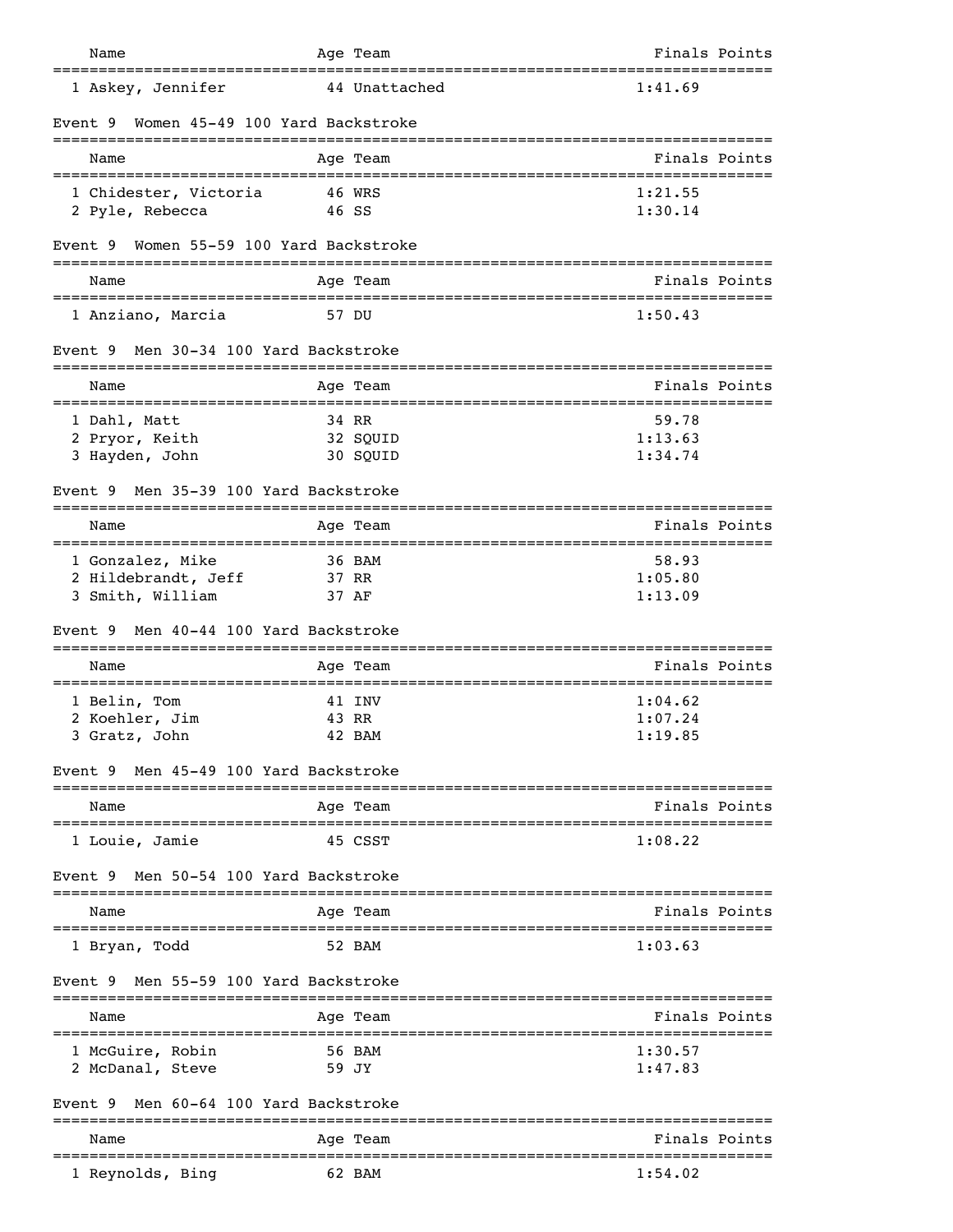# Event 9 Men 70-74 100 Yard Backstroke

| Name                                                    | =========<br>Age Team       | ===============================<br>Finals Points |
|---------------------------------------------------------|-----------------------------|--------------------------------------------------|
| ======================================<br>1 Myers, John | 72 BAM                      | 2:09.95                                          |
| Women 19-24 100 Yard IM<br>Event 10                     |                             |                                                  |
| Name                                                    | Age Team                    | Finals Points                                    |
| 1 Sunie, Marie                                          | 24 THORN                    | 1:09.89                                          |
| 2 Brug, Carolyn                                         | 21 GREEL                    | 1:12.28                                          |
| 3 Lanhan, Lindsey                                       | 24 GREEL                    | 1:12.79                                          |
| Women 25-29 100 Yard IM<br>Event 10                     |                             |                                                  |
| Name<br>=====================================           | Age Team                    | Finals Points                                    |
| 1 Myers, Jill                                           | 25 RR                       | 1:08.33                                          |
| 2 Heilman, Katie                                        | 25 GREEL                    | 1:10.46                                          |
| 3 Hawk, Katherine                                       | 29 Unattached               | 1:11.78                                          |
| 4 Richens, Kristina                                     | 29 RR                       | 1:12.43                                          |
| 5 Kochis, Tiffany                                       | 28 THORN                    | 1:37.24                                          |
| Women 30-34 100 Yard IM<br>Event 10                     |                             |                                                  |
| Name                                                    | Age Team                    | Finals Points                                    |
| 1 Skoff, Sara                                           | 30 Unattached               | 1:08.33                                          |
| 2 Lussier, Becky                                        | 31 BAM                      | 1:13.70                                          |
| 3 Shoemaker, Christy                                    | 34 BAM                      | 1:17.91                                          |
| 4 Citiriglia, Audrey                                    | 31 CAC                      | 1:18.26                                          |
| 5 Atkins, Julia                                         | 32 Unattached               | 1:24.61                                          |
| 6 Tallbull, Brooke                                      | 32 SS                       | 1:24.70                                          |
| 7 Gorrell, Robin                                        | 30 THORN                    | 1:33.49                                          |
| Women 35-39 100 Yard IM<br>Event 10                     |                             |                                                  |
| Name                                                    | ===============<br>Age Team | Finals Points                                    |
| 1 Smith, Tori                                           | 37 Unattached               | 1:08.63                                          |
| 2 Sauls, Catherine                                      | 38 THORN                    | 1:20.15                                          |
| 3 Lahnert, Laurie                                       | 39 Unattached               | 1:23.57                                          |
| 4 Dretzka, Jennifer                                     | 39 THORN                    | 1:24.85                                          |
| Women 40-44 100 Yard IM<br>Event 10                     |                             |                                                  |
| Name                                                    | Age Team                    | Finals Points                                    |
| 1 Drozda, Cathy                                         | 43 THORN                    | 1:06.97                                          |
| 2 Crouch, Kim                                           | 41 RR                       | 1:07.89                                          |
| 3 Garnier, Kathy                                        | 42 INV                      | 1:11.60                                          |
| 4 Von Evig, Julia                                       | 41 DU                       | 1:12.87                                          |
| 5 Liska, Laura                                          | 43 RMM                      | 1:23.94                                          |
| 6 Dugan, Joanne                                         | 40 BAM                      | 1:24.80                                          |
| 7 Henney, Susanna                                       | 40 PRM                      | 1:25.29                                          |
| 8 Visel, Cynthia                                        | 42 PMST                     | 1:29.41                                          |
| 9 Hawkinson, Cindy                                      | 42 INV                      | 1:33.38                                          |
| Women 45-49 100 Yard IM<br>Event 10                     |                             |                                                  |
| Name                                                    | Age Team                    | Finals Points                                    |
| 1 Rosener, Karen                                        | 49 FCC                      | =================<br>1:14.30                     |
|                                                         |                             |                                                  |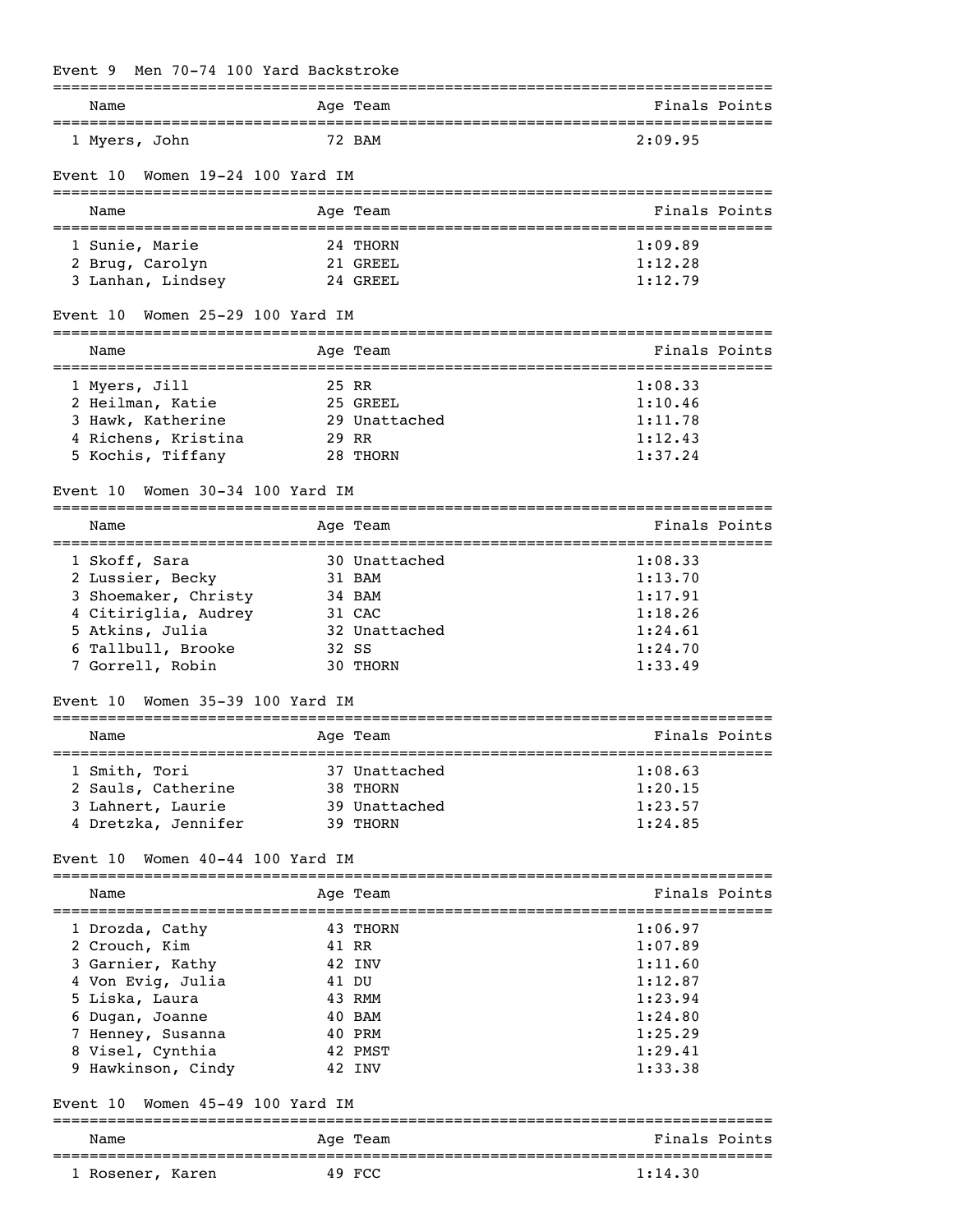| 2 Anderson, Cynthia<br>3 Slavek, Deborah                                                                                                   | 46 RMM<br>49 SS                                       | 1:23.02<br>1:36.00                                |
|--------------------------------------------------------------------------------------------------------------------------------------------|-------------------------------------------------------|---------------------------------------------------|
| Women 50-54 100 Yard IM<br>Event 10                                                                                                        |                                                       |                                                   |
| Name                                                                                                                                       | Age Team                                              | Finals Points                                     |
| 1 Roche, Carolyn                                                                                                                           | 51 BAM                                                | 1:17.34                                           |
| Women 55-59 100 Yard IM<br>Event 10                                                                                                        |                                                       |                                                   |
| Name                                                                                                                                       | Age Team                                              | Finals Points                                     |
| 1 Hashimoto, Christine<br>2 Oakley, Anne<br>-- Lebsack, Linda                                                                              | 55 INV<br>56 BAM<br>56 DU                             | 1:34.59<br>1:40.46<br>DO                          |
| Women 65-69 100 Yard IM<br>Event 10                                                                                                        |                                                       |                                                   |
| Name                                                                                                                                       | Age Team                                              | Finals Points                                     |
| 1 Ryman, Donna                                                                                                                             | 66 CR                                                 | 1:45.70                                           |
| Men 19-24 100 Yard IM<br>Event 10                                                                                                          |                                                       |                                                   |
| Name                                                                                                                                       | Age Team                                              | Finals Points                                     |
| 1 Buckley, Peter                                                                                                                           | 24 WRS                                                | 1:04.93                                           |
| Men 25-29 100 Yard IM<br>Event 10                                                                                                          |                                                       |                                                   |
| Name                                                                                                                                       | Age Team                                              | Finals Points                                     |
| 1 Thodey, Adam                                                                                                                             | 28 SOUID                                              | 1:11.96                                           |
| Men 30-34 100 Yard IM<br>Event 10                                                                                                          |                                                       |                                                   |
| Name                                                                                                                                       | =============<br>Age Team                             | =============================<br>Finals Points    |
| -- Martin, Troy                                                                                                                            | ===========<br>34 THORN                               | DO                                                |
| Men 35-39 100 Yard IM<br>Event 10                                                                                                          |                                                       |                                                   |
| Name                                                                                                                                       | Age Team                                              | Finals Points                                     |
| _________________________<br>1 Chaiyaroj, Patt<br>2 Fomenko, Alex<br>2 Miller, George<br>4 Blum, Juri<br>Men 40-44 100 Yard IM<br>Event 10 | 39 SQUID<br>38 BAM<br>37 INV<br>36 SS                 | 1:00.18<br>1:06.03<br>1:06.03<br>1:09.51          |
|                                                                                                                                            |                                                       | Finals Points                                     |
| Name                                                                                                                                       | Age Team                                              |                                                   |
| 1 Smith, John<br>2 Belin, Tom<br>3 Burke, Pat<br>4 Stewart, Dave<br>5 Koehler, Jim                                                         | 40 Unattached<br>41 INV<br>41 SS<br>41 THORN<br>43 RR | 56.32<br>1:05.17<br>1:08.26<br>1:09.78<br>1:13.09 |
| 6 Alexander, Todd<br>7 Ellis, Mike<br>8 Vandenberg, Edward                                                                                 | 44 BAM<br>44 BAM<br>44 DU                             | 1:13.57<br>1:17.04<br>1:19.08                     |

Event 10 Men 45-49 100 Yard IM

===============================================================================